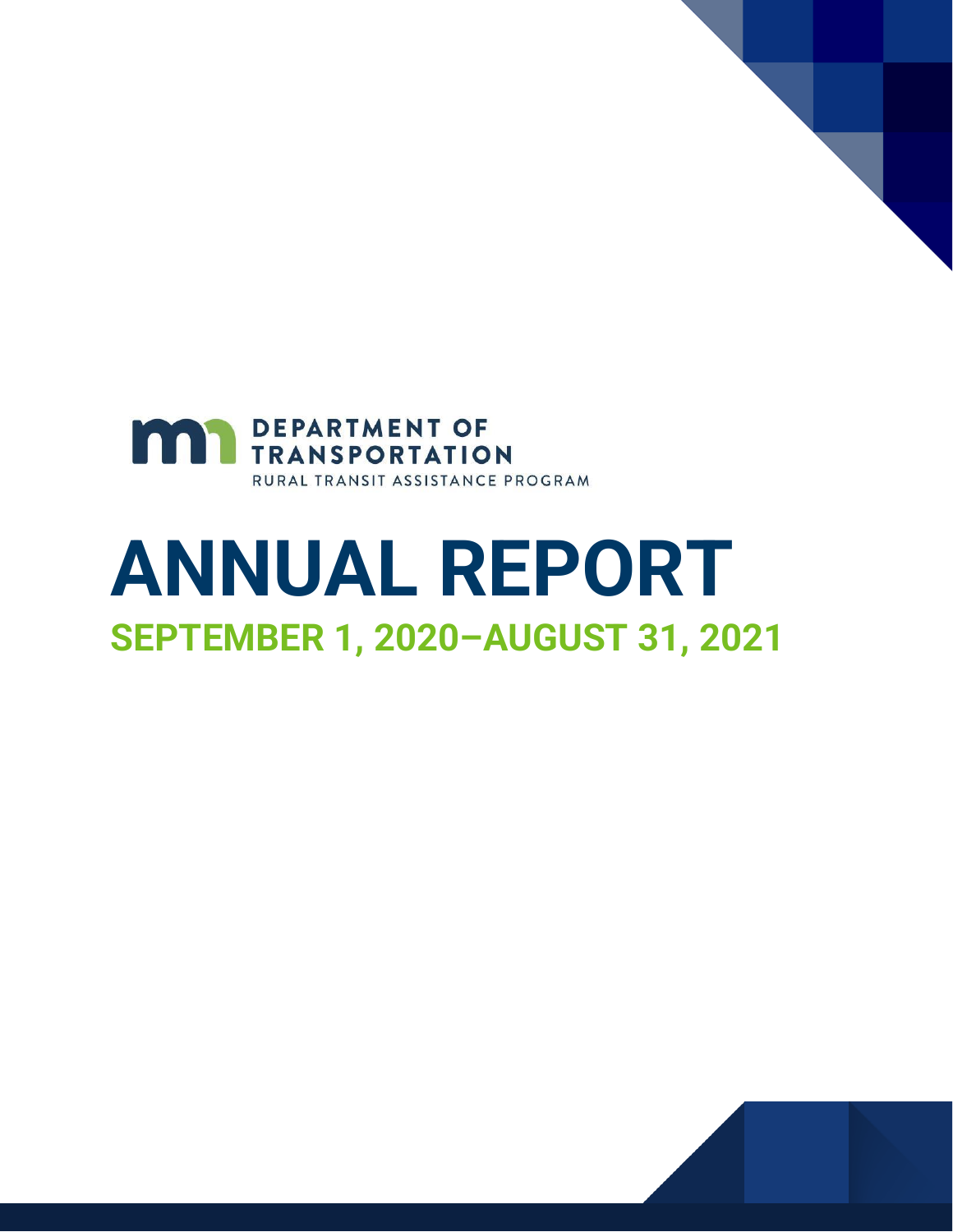### **Table of Contents**

| Year in Review                    | $\overline{2}$   |
|-----------------------------------|------------------|
| <b>Online Training Summary</b>    | 3                |
| <b>Webinar Training Summary</b>   | $\overline{4}$   |
| Spring Workshop Webinars          | $\boldsymbol{6}$ |
| In-person Training                | $\overline{7}$   |
| Leadership Training Program (LTP) | 8                |
| Per Person and No-Show Costs      | $10\,$           |
| <b>Engagement by Agency</b>       | 11               |
| <b>Email Newsletters</b>          | 15               |
| Scholarship Report                | 17               |
| <b>Website Analytics</b>          | 20               |
| Thank you                         | 25               |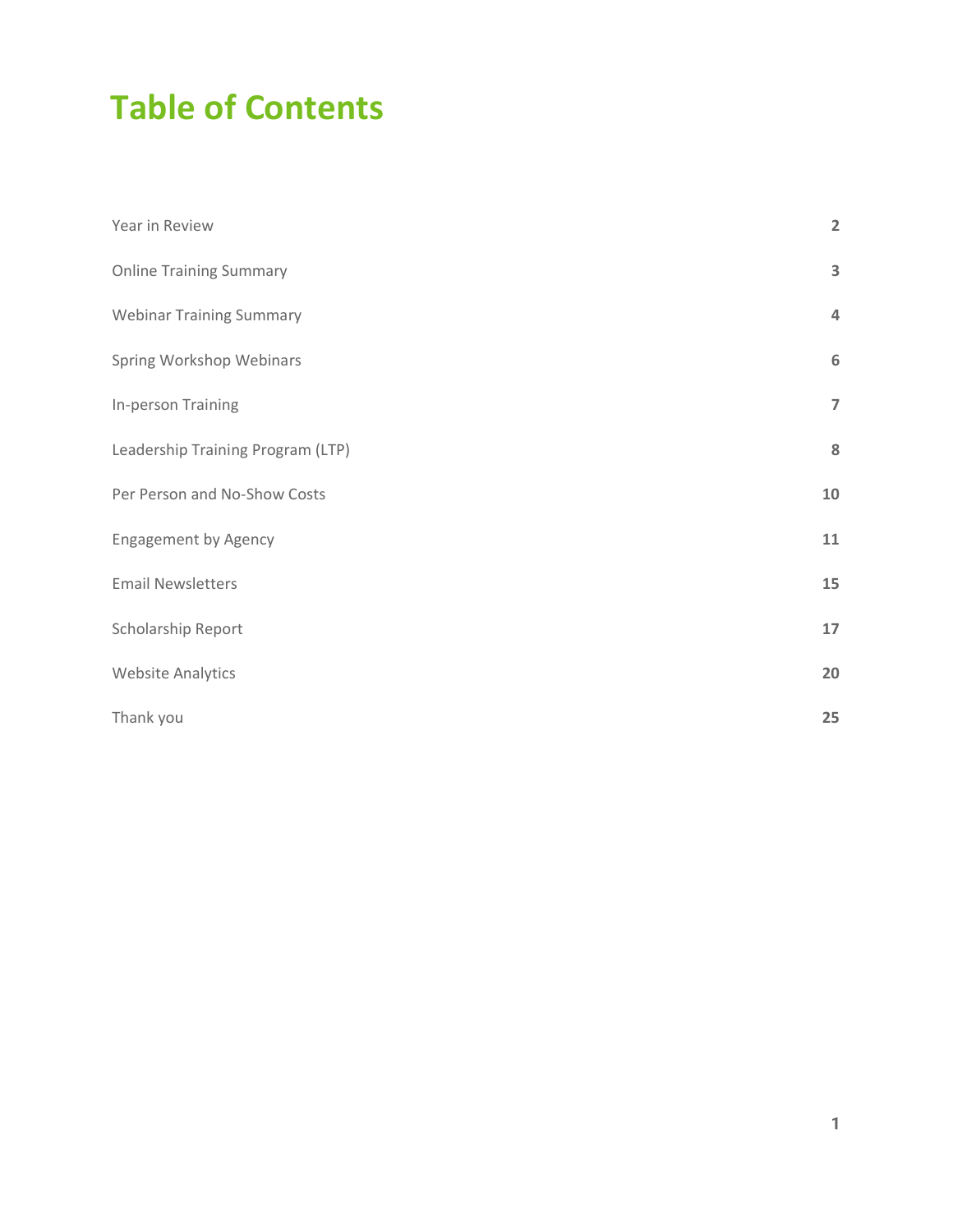## <span id="page-2-0"></span>**Year in Review**

Minnesota RTAP continued to offer webinars, training, and resources in 2020–2021, both online and in-person, beginning in the summer of 2021. Here are a few highlights from an eventful year:

- Connected agencies to trainings, webinars, and key FTA announcements in over 60 email newsletters.
- Surveyed transit agencies to assess training needs, with over 100 individuals offering their input.
- Provided 75 training opportunities (13 online courses; 17 webinars; 7 spring workshop sessions; 6 in-person trainings; and 32 Leadership Training Program sessions).
- Approved scholarships for 23 people to attend local and national trainings.
- Trained staff at 63 agencies, with 93% participation for 5311s, 86% for 5307s, 80% for Tribal Transit, and 42% for 5310s.
- Served as a central resource for training needs. Nearly 80% of visitors to the RTAP website are return visitors, indicating that agencies see the site as a key place to access training and resources.

We look forward to serving the Greater Minnesota transit community in the year to come and invite your feedback and participation.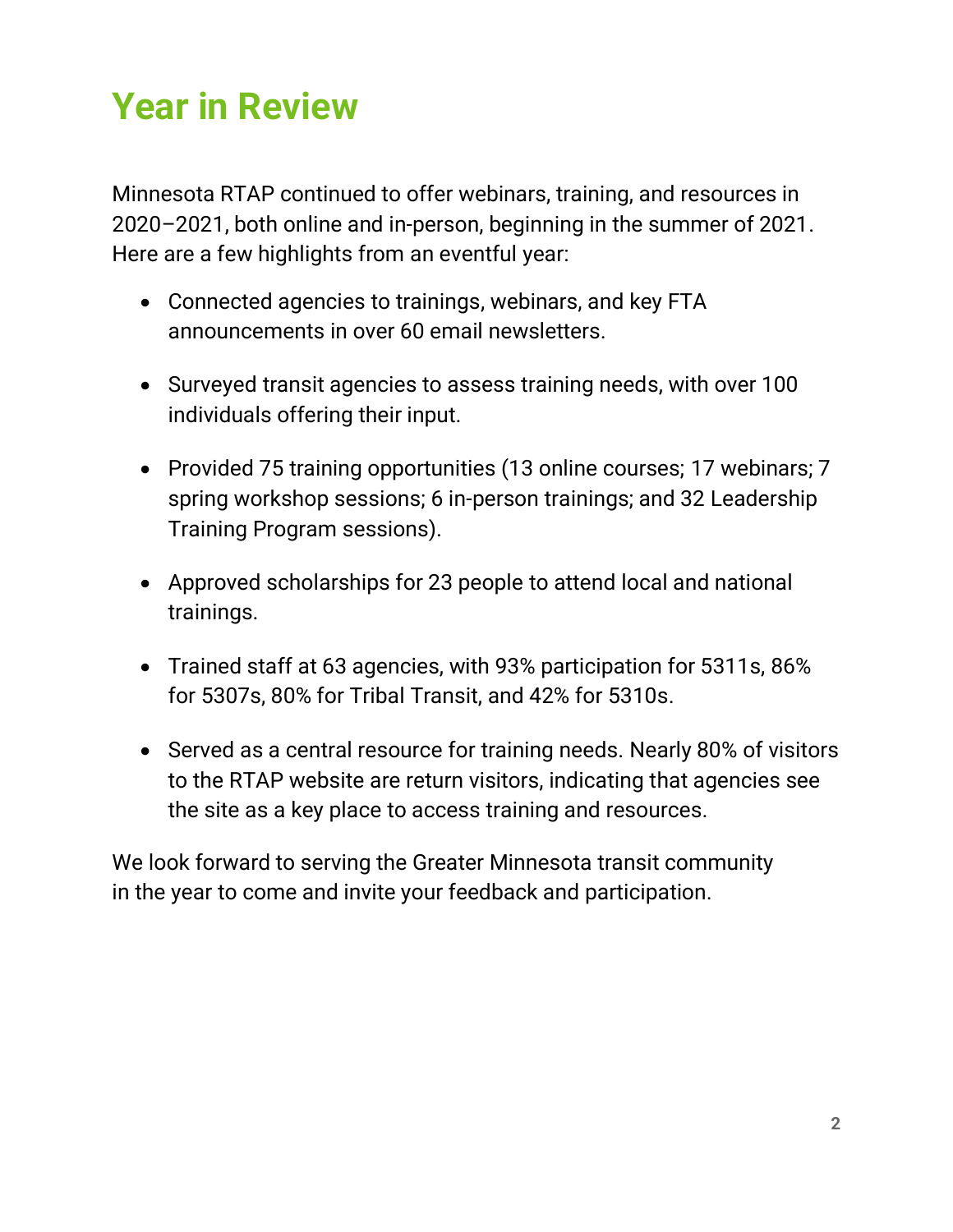## <span id="page-3-0"></span>**Online Training Summary**

# **13 31**

**Courses Agencies Trained**

With three training partners — CTAA, the Minnesota Safety Council, and Mornard & Associates, Minnesota RTAP trained drivers and managers at 31 agencies.

| <b>Course</b>                                                                         | <b>Total</b><br>Registered | <b>Total</b><br><b>Completed</b> | <b>Percent</b><br><b>Complete</b> | <b>Trainer</b>                     |
|---------------------------------------------------------------------------------------|----------------------------|----------------------------------|-----------------------------------|------------------------------------|
| Recruiting, Building and Retaining a<br>Sustainable Driver Workforce                  | 3                          | $\mathbf 0$                      | $\mathbf 0$                       | <b>CTAA</b>                        |
| <b>Conflict Management and De-Escalation for</b><br>Transit Drivers and Supervisors** | 1                          | $\Omega$                         | $\Omega$                          | <b>CTAA</b>                        |
| <b>Understanding Passengers who have</b><br><b>Experienced Trauma**</b>               | 3                          | $\overline{2}$                   | 67%                               | <b>CTAA</b>                        |
| Front Line Supervisor Training**                                                      | $\overline{2}$             | 1                                | 50%                               | <b>CTAA</b>                        |
| <b>Backing Safely</b>                                                                 | 22                         | 21                               | 74%                               | <b>Minnesota Safety</b><br>Council |
| <b>Defensive Driving</b>                                                              | 121                        | 75                               | 62%                               | <b>Minnesota Safety</b><br>Council |
| Low Visibility & Driving*                                                             | 23                         | 25                               | 109%                              | <b>Minnesota Safety</b><br>Council |
| <b>Safe Winter Driving</b>                                                            | 37                         | 28                               | 76%                               | <b>Minnesota Safety</b><br>Council |
| <b>Bloodborne Pathogens</b>                                                           | 44                         | 33                               | 75%                               | <b>Mornard &amp; Associates</b>    |
| Passengers Assistance Safety and<br><b>Sensitivity (PASS)</b>                         | 104                        | 78                               | 78%                               | Mornard & Associates               |
| Recognizing and Reporting Abuse (formerly<br>known as Maltreatment Awareness)         | 106                        | 74                               | 70%                               | <b>Mornard &amp; Associates</b>    |
|                                                                                       | 466<br>total               | 337<br>total                     | 72%<br>Avg.                       |                                    |

\*The number for course registrations is lower than course completions because two drivers registered for the course in August 2020, right before the date range for this annual report.

\*\*New courses added this year.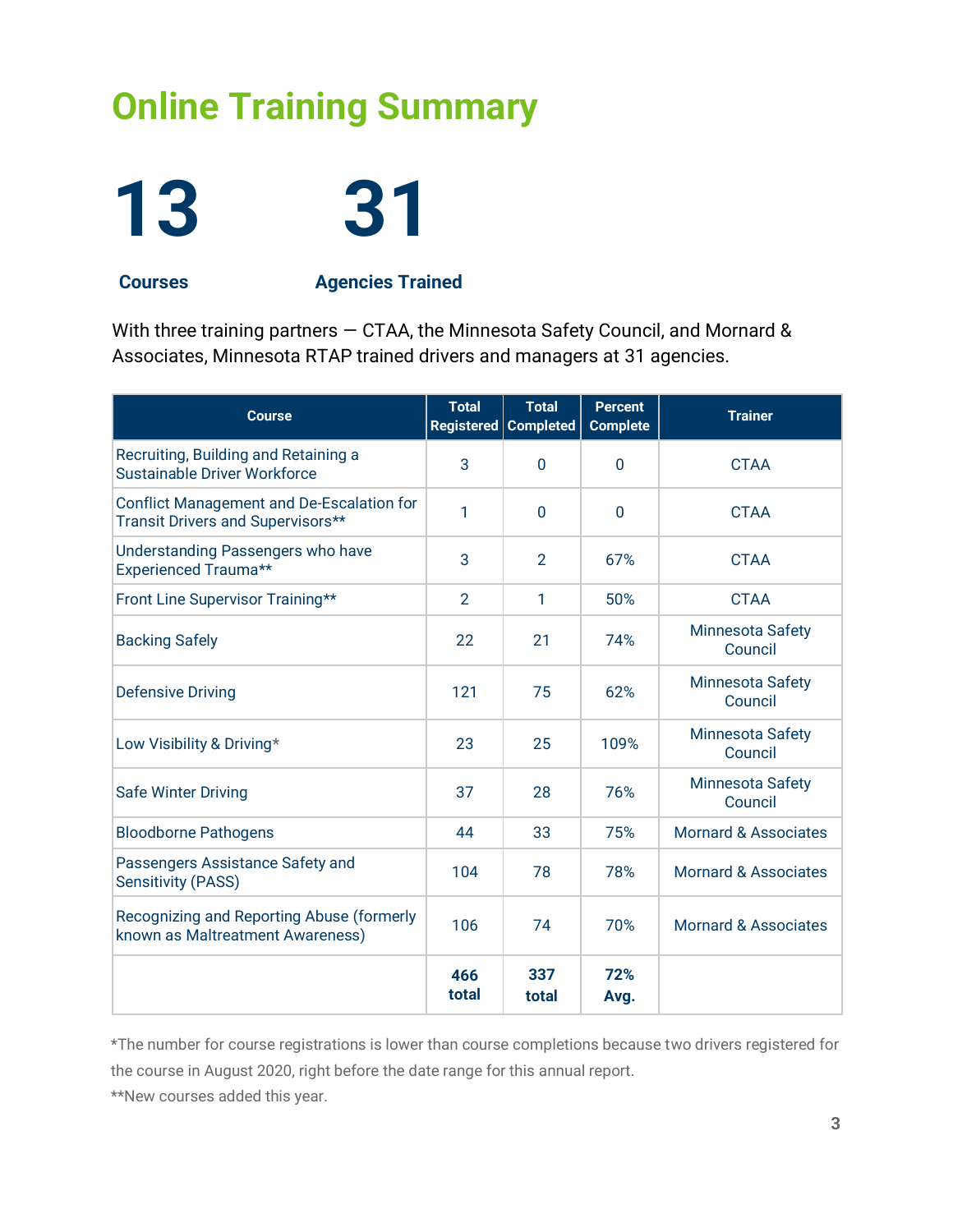### <span id="page-4-0"></span>**Webinar Training Summary**

## **17 562 310 188 Events Registrations Individuals Trained YouTube Views**

RTAP continued to offer webinars this year, nearly doubling the number of registrations compared to the previous year. RTAP aimed to schedule 1–2 webinars per month, the ideal number per month as identified by the advisory committee and agencies.

| Webinar                                                                                                                                              | <b>Date</b> | Speaker(s)                                        | Registered   Attended |    | %<br><b>Attended</b> | <b>Questions</b> | <b>YouTube</b><br><b>Views</b> |
|------------------------------------------------------------------------------------------------------------------------------------------------------|-------------|---------------------------------------------------|-----------------------|----|----------------------|------------------|--------------------------------|
| Dispatch Webinar                                                                                                                                     | 9/15/20     | RLS&<br><b>Associates</b>                         | 50                    | 39 | 78%                  | $\overline{2}$   | 18                             |
| <b>FMCSA Update</b>                                                                                                                                  | 9/29/20     | <b>FMCSA</b>                                      | 39                    | 29 | 74%                  | 23               | 18                             |
| ELDT-What Is It and Why<br>Does It Apply to Greater<br>Mn                                                                                            | 10/29/20    | <b>FMCSA</b> and<br>MnDOT OTAT                    | 36                    | 30 | 83%                  | $\overline{7}$   | 18                             |
| <b>Transportation Equity</b>                                                                                                                         | 11/2/20     | <b>MnDOT</b>                                      | 28                    | 19 | 68%                  | 3                | 9                              |
| <b>Communication Between</b><br><b>Drivers and Dispatchers</b>                                                                                       | 12/3/20     | <b>RLS&amp;</b><br><b>Associates</b>              | 34                    | 28 | 82%                  | $\overline{0}$   | 21                             |
| <b>RTAP Mini Session:</b><br>Procurement Thresholds,<br><b>Process and Reporting</b>                                                                 | 12/8/20     | MnDOT OTAT                                        | 59                    | 50 | 85%                  | 23               | 40                             |
| <b>Transit Service Planning:</b><br>Determining the<br>Appropriate Type of<br><b>Service</b>                                                         | 3/15/21     | <b>LSC</b><br>Transportation<br>Consultants, Inc. | 47                    | 37 | 79%                  | 13               | 14                             |
| <b>Disability Etiquette: Best</b><br><b>Practices for</b><br><b>Communicating with Older</b><br><b>Adults and People with</b><br><b>Disabilities</b> | 3/31/21     | <b>Easterseals</b>                                | 44                    | 31 | 70%                  | <b>NA</b>        | 15                             |
| <b>Public Transit</b><br><b>Procurement Discussions</b><br><b>Quarterly Meeting</b>                                                                  | 4/14/21     | MnDOT OTAT                                        | 57                    | 47 | 82%                  | 11               | $\overline{7}$                 |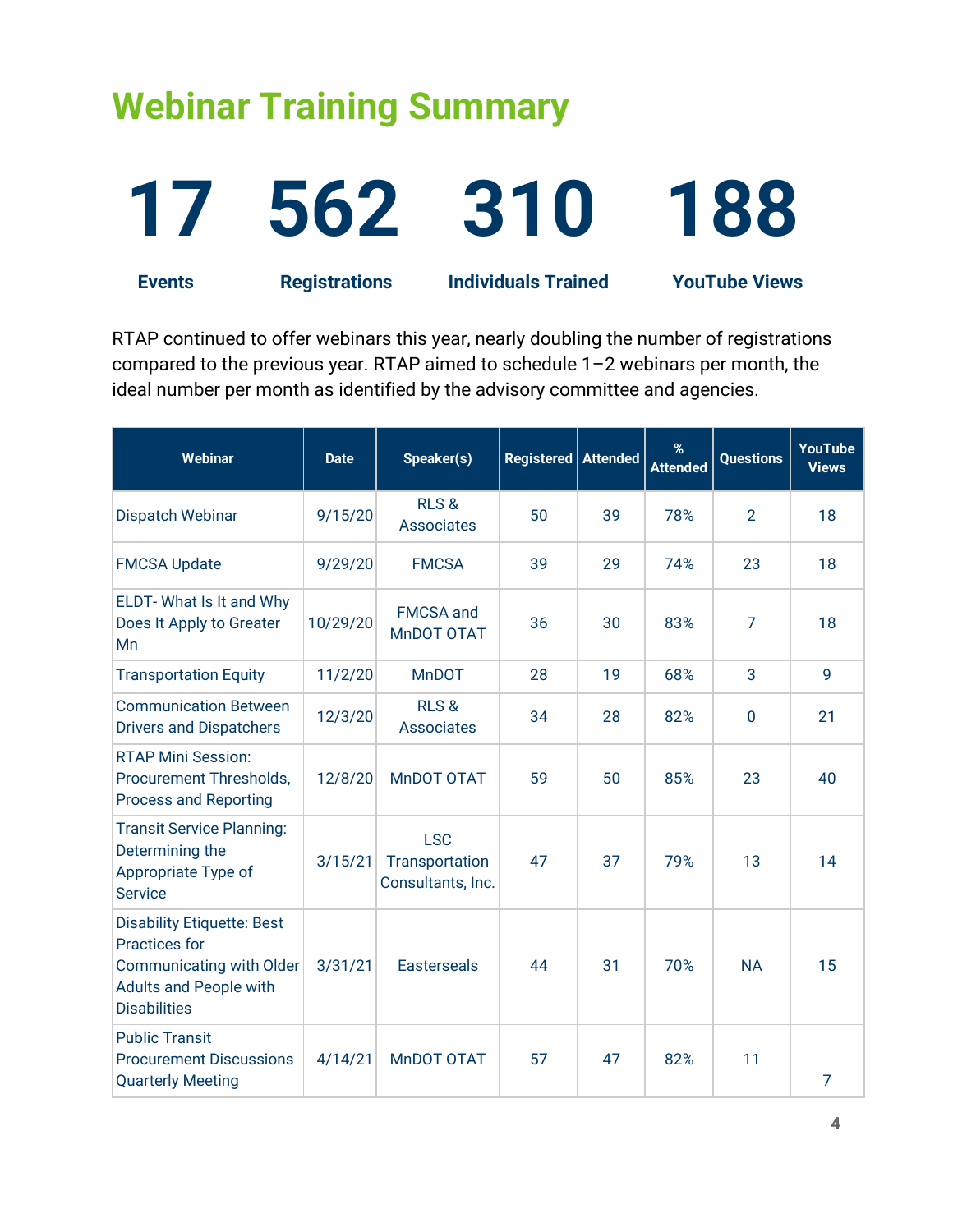| <b>Webinar</b>                                                                                                   | <b>Date</b> | Speaker(s)                                            | <b>Registered</b> | <b>Attended</b> | %<br><b>Attended</b> | <b>Questions</b> | <b>YouTube</b><br><b>Views</b> |
|------------------------------------------------------------------------------------------------------------------|-------------|-------------------------------------------------------|-------------------|-----------------|----------------------|------------------|--------------------------------|
| <b>MN Transit Trainers</b><br><b>Virtual Meet and Greet</b>                                                      | 4/30/21     | <b>MnRTAP</b><br>Minnesota<br><b>Transit Trainers</b> | 52                | 20              | 38%                  | <b>NA</b>        | <b>NA</b>                      |
| <b>MN Road to Volunteer</b><br>Drivers MCOTA: Stop 7<br>(morning session)*                                       | 5/19/21     | <b>Easterseals</b>                                    | <b>NA</b>         | 114             | <b>NA</b>            | <b>NA</b>        | <b>NA</b>                      |
| <b>MN Road to Volunteer</b><br>Drivers MCOTA: Stop 7<br>(afternoon session)*                                     | 5/19/21     | <b>Easterseals</b>                                    | <b>NA</b>         | 88              | <b>NA</b>            | <b>NA</b>        | <b>NA</b>                      |
| <b>MN Road to Volunteer</b><br>Drivers MCOTA: Stop 8<br>(morning session)*                                       | 6/2/21      | <b>Fasterseals</b>                                    | <b>NA</b>         | 71              | <b>NA</b>            | <b>NA</b>        | <b>NA</b>                      |
| <b>MN Road to Volunteer</b><br>Drivers MCOTA: Stop 8<br>(afternoon session)*                                     | 6/2/21      | <b>Easterseals</b>                                    | <b>NA</b>         | 53              | <b>NA</b>            | <b>NA</b>        | <b>NA</b>                      |
| <b>Public Transit</b><br><b>Procurement Discussions</b><br><b>Quarterly Meeting</b>                              | 7/14/21     | <b>MnDOT OTAT</b>                                     | 51                | 35              | 69%                  | 23               | 4                              |
| <b>Transit Service Planning 2:</b><br><b>Greater MN Agency Panel</b><br><b>Discussion</b>                        | 8/2/21      | <b>LSC</b><br>Transportation<br>Consultants,<br>Inc.  | 27                | 24              | 89%                  | 4                | 10                             |
| 2022-2026 Facilities,<br>Large Capital &<br><b>Technology Application</b><br>And 2022 New Service<br>Application | 8/25/21     | <b>MnDOT OTAT</b>                                     | 90                | 68              | 76%                  | 11               | 14                             |
|                                                                                                                  |             |                                                       | 614<br>total      | 783<br>total    | 78%<br>avg.          | 120<br>total     | 188<br>total                   |

\*The MCOTA sessions were coordinated by the Center for Transportation Studies (CTS) at the University of Minnesota. Stops 7 and 8 were sponsored by RTAP. CTS did not conduct a formal registration process. The link was shared with the MCOTA email list and individuals attended the sessions of interest to them.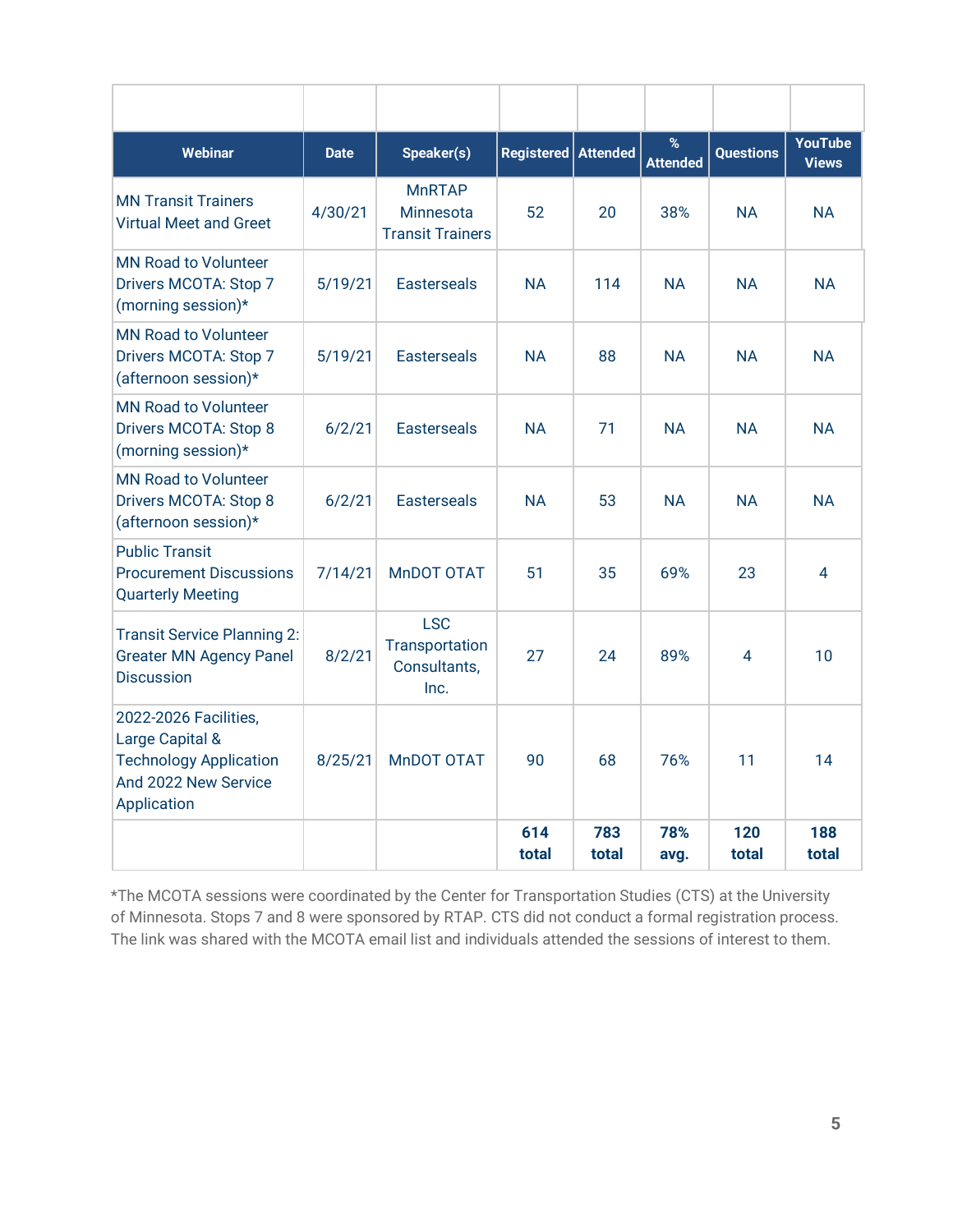### <span id="page-6-0"></span>**Spring Workshop Webinars**



The 2021 spring workshop was designed to be collaborative and conversational. Combined attendance for all sessions was 489, representing staff from MnDOT OTAT and approximately 40 transit agencies.

| <b>Spring Workshop Session Topics</b>                      | <b>Date</b> | Registered* | <b>Attended</b>     | %<br><b>Attended</b> | <b>YouTube</b><br><b>Views</b> |
|------------------------------------------------------------|-------------|-------------|---------------------|----------------------|--------------------------------|
| MnDOT OTAT Leadership<br>(and First Staff Introduction)    | 5/5/21      | 117         | 99                  | 85%                  | 20                             |
| <b>Legislative Update</b>                                  | 5/17/21     | 118         | 80                  | 68%                  | 5                              |
| <b>Technology and Asset Management</b>                     | 5/18/21     | 122         | 86                  | 70%                  | 11                             |
| <b>Tribal Transit FTA and OTAT</b>                         | 5/26/21     | 30          | 25                  | 83%                  | 18                             |
| Breakout Session for 5310s RTCC and TCAP                   | 6/3/21      | 92          | 56                  | 61%                  | 12                             |
| Dialogue with Transit Project Managers                     | 6/3/21      | 122         | 75                  | 61%                  | 30                             |
| <b>Shared Mobility Vehicle Procurement</b><br>and Planning | 6/9/21      | 120         | 68                  | 57%                  | 30                             |
|                                                            |             |             | 489<br><b>Total</b> | 69%<br>Avg.          | 126<br><b>Total</b>            |

\*To encourage maximum participation, RTAP invited their database of agency staff to each training, the individuals did not register themselves.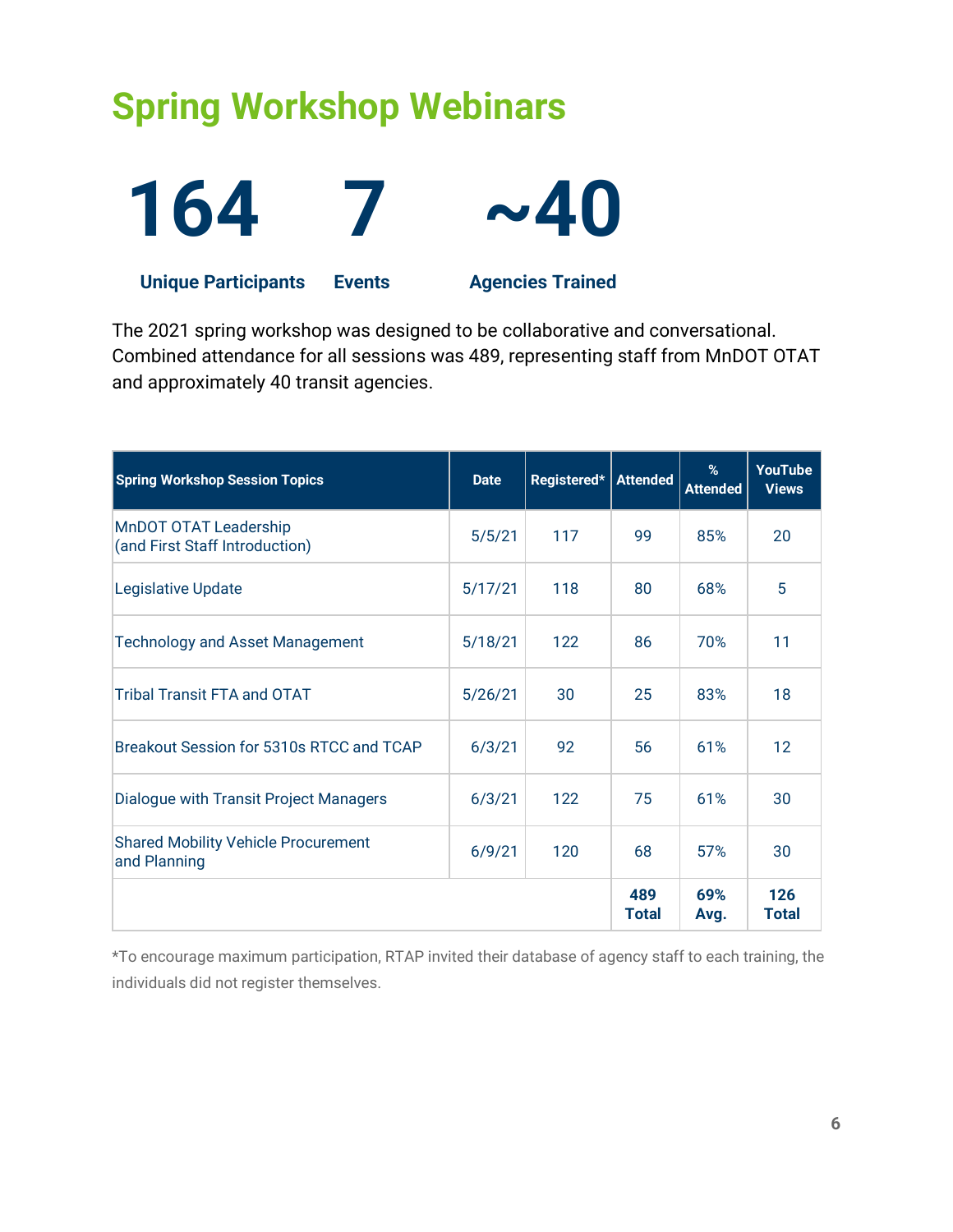### <span id="page-7-0"></span>**In-Person Training**



**Individuals Trained Events Agencies Trained**

In-person new hire training resumed in July 2021, with safety protocols in place and smaller class sizes.

| <b>Course</b>                                                                                        | <b>Date</b> | <b>Venue</b>                                                 | <b>Trainer</b>          | <b>Registered</b> | <b>Attended</b>    | %<br><b>Attended</b> |
|------------------------------------------------------------------------------------------------------|-------------|--------------------------------------------------------------|-------------------------|-------------------|--------------------|----------------------|
| <b>Driver Refresher</b>                                                                              | 7/24/21     | <b>Brown</b><br>County<br><b>Heartland</b><br><b>Express</b> | JoAnne<br><b>Bracky</b> | 5                 | 5                  | 100%                 |
| <b>Passenger Assistance Safety</b><br>and Sensitivity (PASS)<br>- Wheelchair Securement<br>Component | 7/24/21     | <b>Brown</b><br>County<br><b>Heartland</b><br><b>Express</b> | JoAnne<br><b>Bracky</b> | 1                 | 1                  | 100%                 |
| <b>Passenger Assistance Safety</b><br>and Sensitivity (PASS)                                         |             | 8/10/21 White Earth                                          | LuAnn<br><b>Bleiler</b> | 5                 | 4                  | 80%                  |
| <b>Defensive Driving</b>                                                                             |             | 8/11/21 White Earth                                          | LuAnn<br><b>Bleiler</b> | 5                 | $\overline{4}$     | 80%                  |
| <b>Recognizing and Reporting</b><br>Abuse                                                            |             | 8/11/21 White Earth                                          | LuAnn<br><b>Bleiler</b> | 5                 | $\overline{4}$     | 80%                  |
| <b>Driver Refresher</b>                                                                              |             | 8/12/21 White Earth                                          | LuAnn<br><b>Bleiler</b> | 13                | 12                 | 92%                  |
|                                                                                                      |             |                                                              |                         |                   | 30<br><b>Total</b> | 89%<br>Avg.          |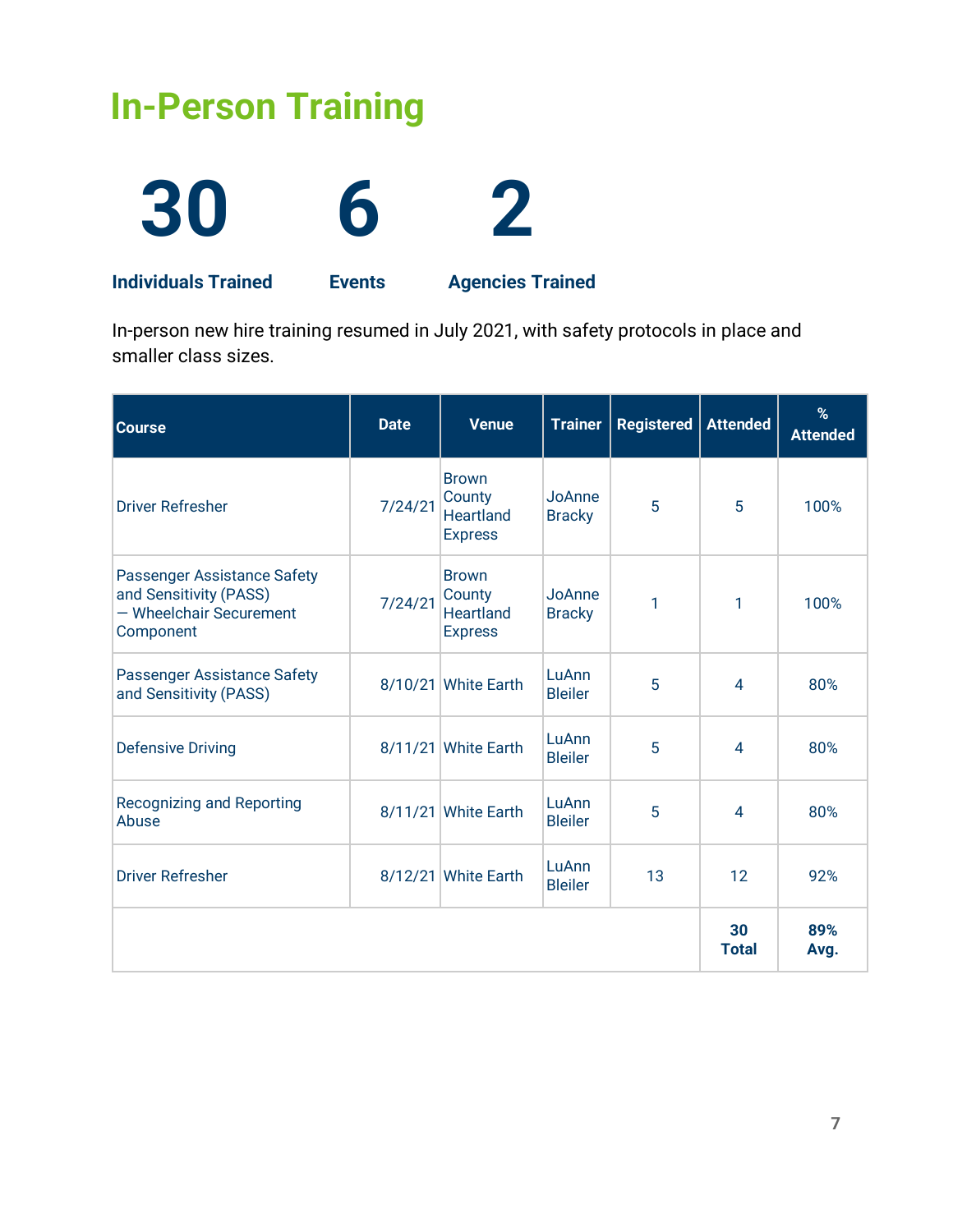## <span id="page-8-0"></span>**Leadership Training Program (LTP)**





**Individuals Trained Agencies Sessions**

The Leadership Training Program, which began in January 2020, celebrated the first class of graduates in July. The trainers, DRI Consulting, provided engaging online training for most sessions, with the last session held in-person in Maple Grove.

The program received positive feedback at focus groups held in August. There was widespread support for continuing the program, with a strong preference for in-person programming.

| <b>Agencies</b>                                                | <b>Type</b> |
|----------------------------------------------------------------|-------------|
| <b>Moorhead Area Transit</b>                                   | 5307        |
| <b>St. Cloud Metro Bus</b>                                     | 5307        |
| Rise, Inc.                                                     | 5310        |
| <b>DARTS</b>                                                   | 5310-STS    |
| <b>East Side Neighborhood Services</b>                         | 5310-STS    |
| <b>Arrowhead Transit</b>                                       | 5311        |
| <b>Community Transit of United Community Action</b><br>Program | 5311        |
| <b>Hiawathaland Transit (Three Rivers Community</b><br>Action) | 5311        |
| Prairie Lakes Transit (aka Faribault Martin County)            | 5311        |
| <b>Rainbow Rider Transit</b>                                   | 5311        |
| <b>Rolling Hills Transit/Semcac</b>                            | 5311        |
| <b>SMART / Cedar Valley Services, Inc.</b>                     | 5311        |
| <b>Transit Alternatives (Productive Alternatives)</b>          | 5311        |
| <b>Tri-Valley Heartland Express</b>                            | 5311        |
| <b>Wadena County Friendly Rider</b>                            | 5311        |

**LTP Participation by Type of Agency 5307: 25% 5310: 14%**

**5311: 61%**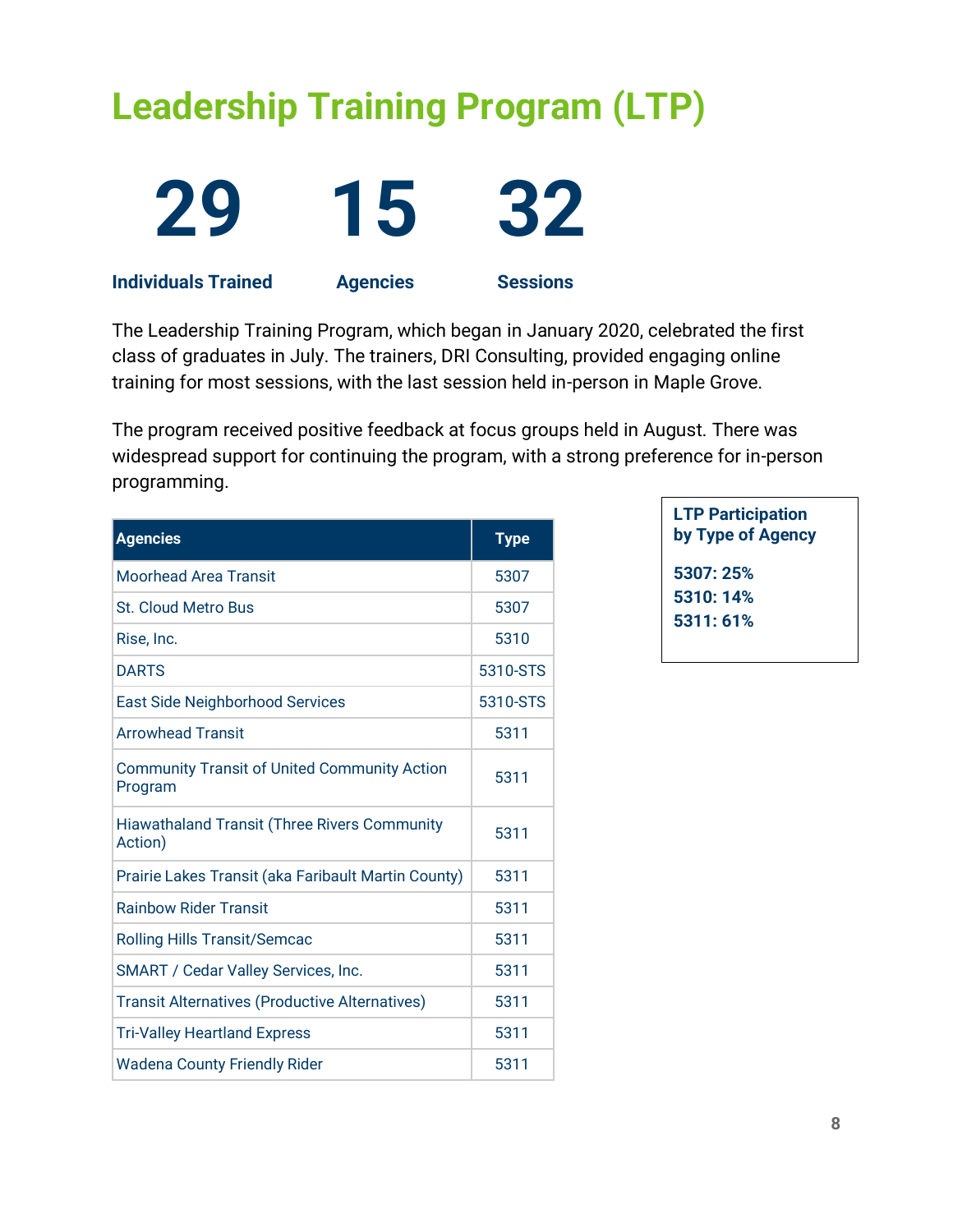### **LTP Program Attendance**

| Program             | <b>Date</b> | <b>Registered</b> | <b>Attendance</b> | <b>Percent</b> |
|---------------------|-------------|-------------------|-------------------|----------------|
|                     | 9/8/2020    | 8                 | 6                 | 75%            |
|                     | 10/13/2021  | 8                 | $\overline{7}$    | 88%            |
| <b>EXECUTIVE</b>    | 12/8/2020   | 8                 | $\overline{7}$    | 88%            |
| <b>10 sessions</b>  | 1/12/2021   | 8                 | 6                 | 75%            |
|                     | 2/9/2021    | 8                 | 8                 | 100%           |
| Avg. attendance 89% | 3/9/2021    | 8                 | 8                 | 100%           |
|                     | 4/13/2021*  | 8                 | 8                 | 100%           |
|                     | 7/21/2021   | 8                 | 8                 | 100%           |
|                     | 9/24/2020   | 15                | 14                | 93%            |
|                     | 10/22/2021  | 15                | 14                | 93%            |
|                     | 11/19/2021  | 15                | 11                | 73%            |
| <b>MANAGER</b>      | 12/17/2020  | 15                | 11                | 73%            |
|                     | 1/28/2021   | 15                | 10                | 67%            |
| 11 sessions         | 2/25/2021   | 15                | 10                | 67%            |
|                     | 3/25/2021   | 15                | 9                 | 60%            |
| Avg. attendance 75% | 4/29/2021   | 15                | 11                | 73%            |
|                     | 5/27/2021   | 15                | 13                | 87%            |
|                     | 6/24/2021   | 15                | 8                 | 53%            |
|                     | 7/22/2021   | 15                | 13                | 87%            |
|                     | 9/22/2020   | 6                 | 6                 | 100%           |
|                     | 10/20/2021  | 6                 | 5                 | 83%            |
|                     | 11/24/2020  | 6                 | 5                 | 83%            |
| <b>SUPERVISOR</b>   | 12/15/2020  | 6                 | 5                 | 83%            |
|                     | 1/26/2021   | 6                 | 6                 | 100%           |
| 11 sessions         | 2/23/2021   | 6                 | 6                 | 100%           |
|                     | 3/23/2021   | 6                 | 5                 | 83%            |
| Avg. attendance 89% | 4/27/2021   | $\boldsymbol{6}$  | 5                 | 83%            |
|                     | 5/25/2021   | 6                 | 5                 | 83%            |
|                     | 6/22/2021   | 6                 | 5                 | 83%            |
|                     | 7/20/2021   | 6                 | 6                 | 100%           |

<span id="page-9-0"></span>\* LTP - Executive May and June classes were replaced with full-days in April and July and two coaching sessions scheduled April-July, as requested by class participants.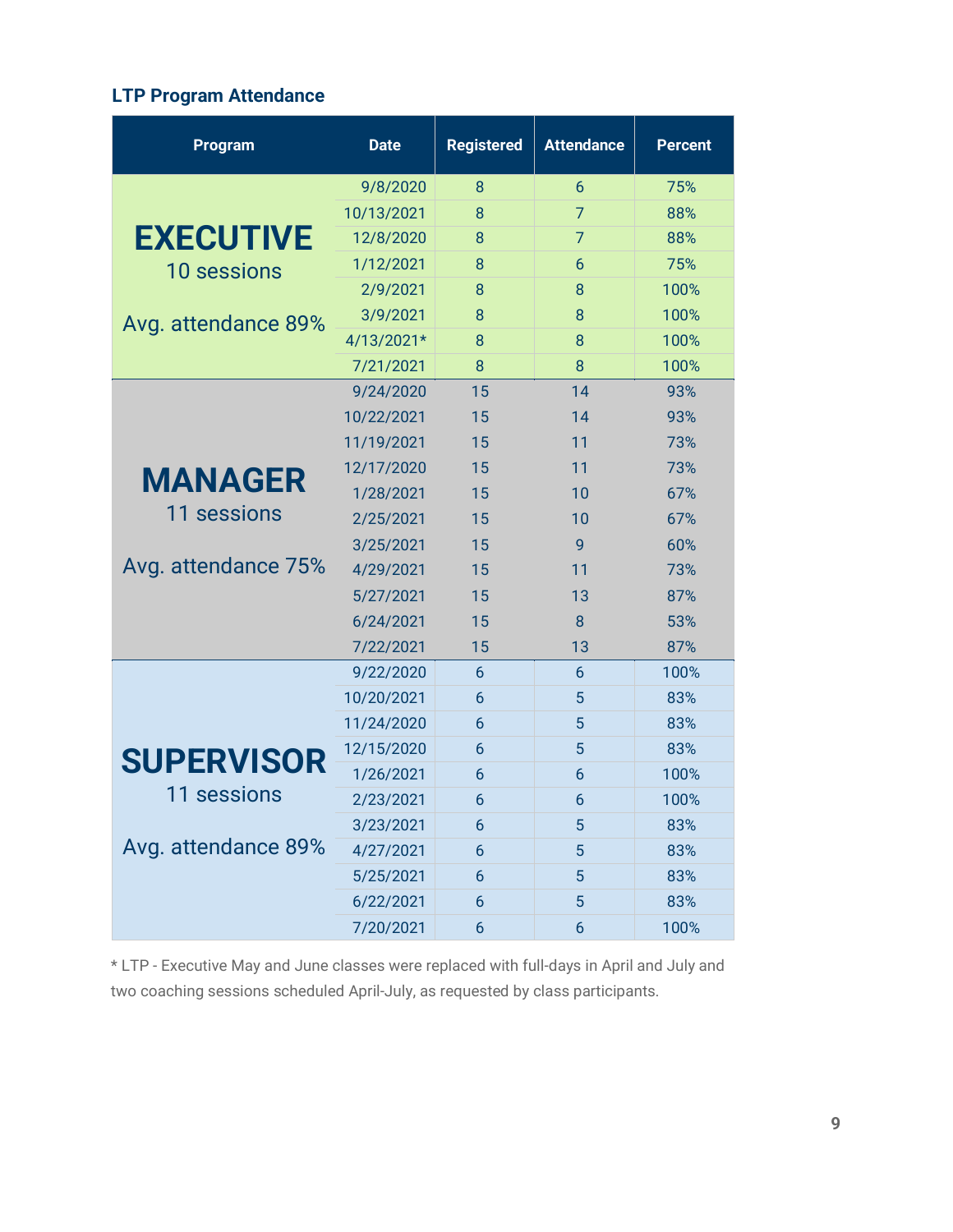## **Per Person and No-Show Costs (In-Person)**

Due to COVID, Minnesota RTAP was unable to provide in-person training until July 2021.

### **LTP Graduation – Supervisor (7/20/21)**

- Total Cost: \$ \$6,211.15
- Per Person Cost: \$1,035.19
- Cost for No Shows: \$0

### **LTP- Graduation Executive (7/21/21)**

- Total Cost: \$ \$6,222.51
- Per Person Cost: \$777.81
- Cost for No Shows: \$0

### **LTP- Graduation Manager (7/22/21)**

- Total Cost: \$ \$6,849.24
- Per Person Cost: \$526.86
- Cost for No Shows: \$456.62

### **Driver Refresher (7/24/21)**

- Total Cost: \$189.79
- Per Person Cost: \$37.96
- Cost for No Shows: \$0

### **PASS — Wheelchair Securement**

**(7/24/21)**

- Total Cost: \$189.79
- Per Person Cost: \$37.96
- Cost for No Shows: \$0

### **PASS (8/10/21)**

- Total Cost: \$336
- Per Person Cost: \$89
- Cost for No Shows: \$10.30

### **Defensive Driving (8/11/21)**

- Total Cost: \$206
- Per Person Cost: \$51.50
- Cost for No Shows: \$10.30

### **Recognizing And Reporting Abuse (8/11/21)**

- Total Cost: \$206
- Per Person Cost: \$51.50
- Cost for No Shows: \$10.30

### **Driver Refresher (8/12/21)**

- Total Cost: \$206
- Per Person Cost: \$17.17
- Cost for No Shows: \$1.32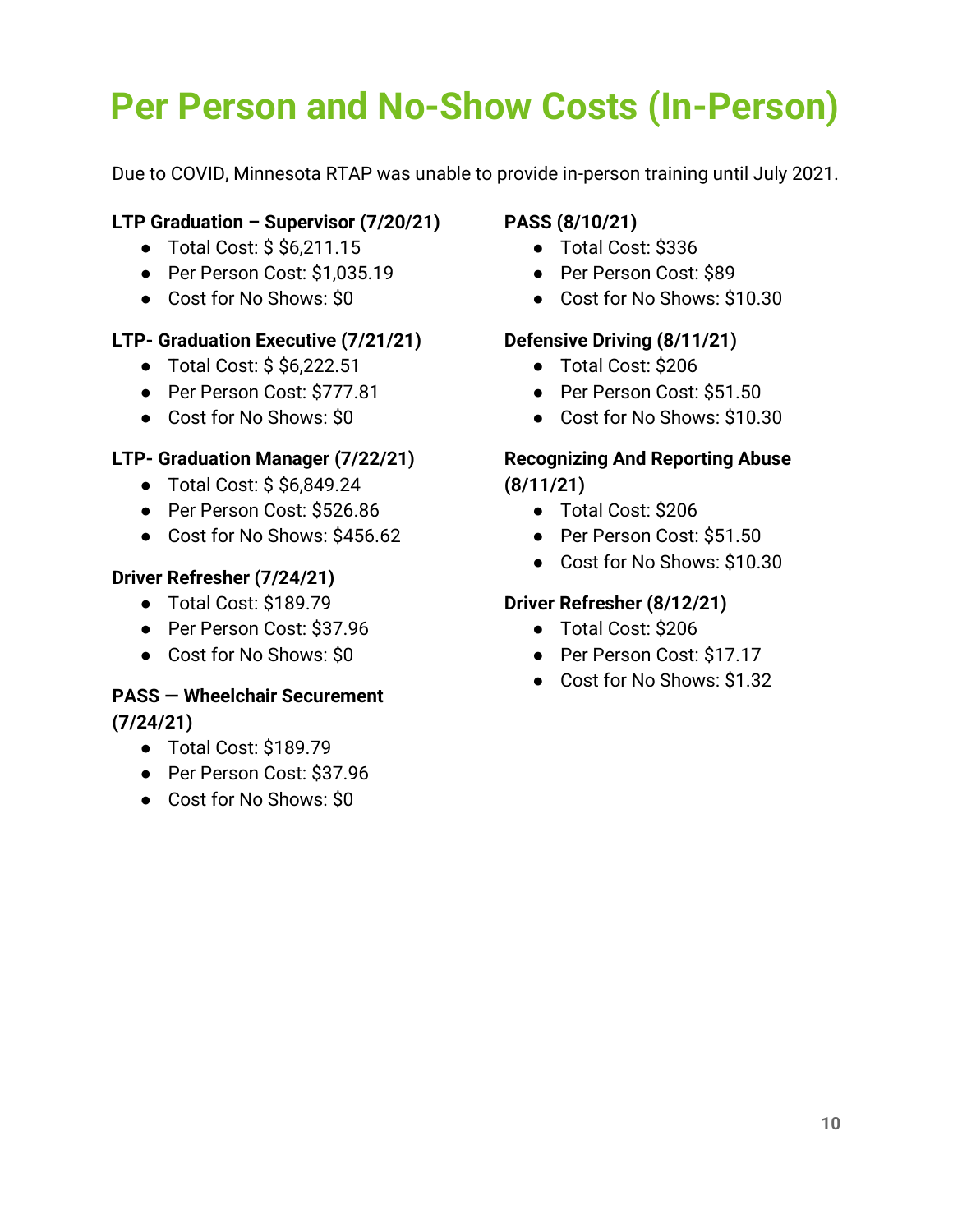### <span id="page-11-0"></span>**Engagement by Agency**



**63 93%** 

**Agencies Engaged 5311 Agencies Engaged**

**\* = Intercity Bus Provider \*\* = No longer a 5310 program, as of August 31, 2021**

|    | $5307$ Agencies                   | <b>Webinars</b> | <b>Online</b> | Training Training | In-Person Scholarships |
|----|-----------------------------------|-----------------|---------------|-------------------|------------------------|
|    | 1. Duluth Transit Authority       | x               |               |                   |                        |
|    | 2. East Grand Forks Transit       | X               |               |                   |                        |
| 3. | Municipal Transit (MTU) La Crosse |                 |               |                   |                        |
| 4. | Mankato Transit                   | X               | X             |                   |                        |
| 5. | Moorhead Area Transit             | x               |               |                   |                        |
| 6. | <b>Rochester Public Transit</b>   | x               |               |                   |                        |
|    | 7. St. Cloud Metro Bus            |                 |               |                   | x                      |

86% of the 5307 agencies participated in training.

|    | 5310 Agencies (includes RTCCs & TCAP)           | <b>Webinars</b> | <b>Online</b><br><b>Training</b> | <b>Training</b> | In-Person Scholarships |
|----|-------------------------------------------------|-----------------|----------------------------------|-----------------|------------------------|
| 1. | ABC, Inc.                                       | X               |                                  |                 |                        |
| 2. | Accord                                          |                 |                                  |                 |                        |
| З. | Achieve Services, Inc.                          |                 |                                  |                 |                        |
| 4. | <b>Adult Day Services</b>                       |                 |                                  |                 |                        |
| 5. | <b>Anoka County</b>                             | X               | X                                |                 | X                      |
| 6. | Arrowhead Regional Development Commission       | X               |                                  |                 |                        |
| 7. | Arvig                                           |                 |                                  |                 |                        |
| 8. | <b>Becker County DAC</b>                        |                 |                                  |                 |                        |
| 9. | <b>Bigfork Valley</b>                           |                 |                                  |                 |                        |
|    | 10. Blue Earth Blue Sky (dba Land to Air)*      | X               |                                  |                 |                        |
|    | 11. Clearwater DAC, Inc. Pine Ridge Residence   |                 |                                  |                 |                        |
|    | 12. Connections Services                        | X               |                                  |                 |                        |
|    | 13. Cottonwood County Developmental Achievement |                 |                                  |                 |                        |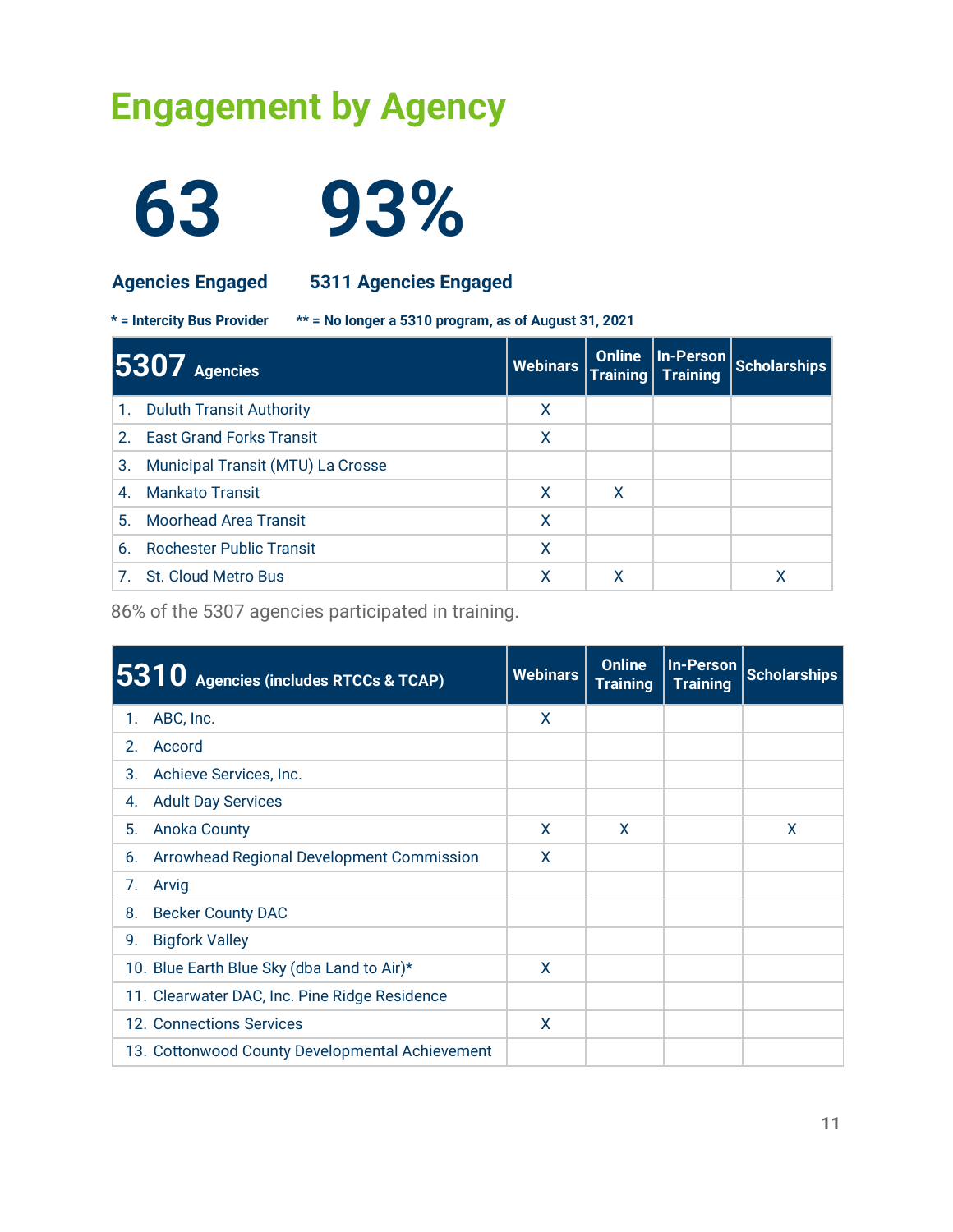| 5310 Agencies continued                           | <b>Webinars</b> | <b>Online</b><br><b>Training</b> | <b>In-Person</b><br><b>Training</b> | <b>Scholarships</b> |
|---------------------------------------------------|-----------------|----------------------------------|-------------------------------------|---------------------|
| 14. DARTS                                         | X               | X                                |                                     |                     |
| 15. East Central Regional Development Commission  | X               |                                  |                                     |                     |
| 16. East Polk County DAC                          |                 |                                  |                                     |                     |
| 17. Eastside Neighborhood Services                | X               |                                  |                                     |                     |
| 18. Employment Enterprises, Inc.                  |                 |                                  |                                     |                     |
| 19. Enterprise North, Inc. Madelia                |                 |                                  |                                     |                     |
| 20. Epic Enterprises, Inc.                        | X               | X                                |                                     |                     |
| 21. Falls Diverse Abilities Corporation (DAC)     |                 |                                  |                                     |                     |
| 22. Functional Industries                         | X               | X                                |                                     |                     |
| 23. Headwaters Regional Development Commission    | X               |                                  |                                     | X                   |
| 24. Hubbard County Developmental Achievement      |                 |                                  |                                     |                     |
| 25. Jefferson Lines*                              |                 |                                  |                                     |                     |
| 26. Jobs Plus, Inc.                               |                 |                                  |                                     |                     |
| 27. Kittson County DAC                            |                 |                                  |                                     |                     |
| 28. Mankato Lutheran Homes                        |                 |                                  |                                     |                     |
| 29. Mayo Clinic Health System - Lake City         | X               |                                  |                                     |                     |
| 30. Mid-Minnesota Development Commission          | X               |                                  |                                     |                     |
| 31. MRCI - Managed Resource Connections, Inc.     |                 |                                  |                                     |                     |
| 32. MSS                                           |                 |                                  |                                     |                     |
| 33. Newtrax                                       | X               |                                  |                                     |                     |
| 34. Norman County DAC                             |                 |                                  |                                     |                     |
| 35. Northeast Contemporary Services, Inc.         |                 |                                  |                                     |                     |
| 36. Northwest Regional Development Commission**   | X               |                                  |                                     |                     |
| 37. Norwood Young America EDA                     |                 |                                  |                                     |                     |
| 38. Occupational Development Center - Thief River |                 |                                  |                                     |                     |
| 39. Occupational Development Center - Warren      |                 |                                  |                                     |                     |
| 40. Options Inc.                                  | X.              | X                                |                                     |                     |
| 41. PHASE                                         |                 |                                  |                                     |                     |
| 42. Pine Haven, Inc.                              |                 |                                  |                                     |                     |
| 43. Polk County DAC, Inc.                         |                 |                                  |                                     |                     |
| 44. Polk County DAC, Inc.                         |                 |                                  |                                     |                     |
| 45. Region Five Development Commission            | X               |                                  |                                     |                     |
| 46. Rise, Inc                                     | X               | X                                |                                     |                     |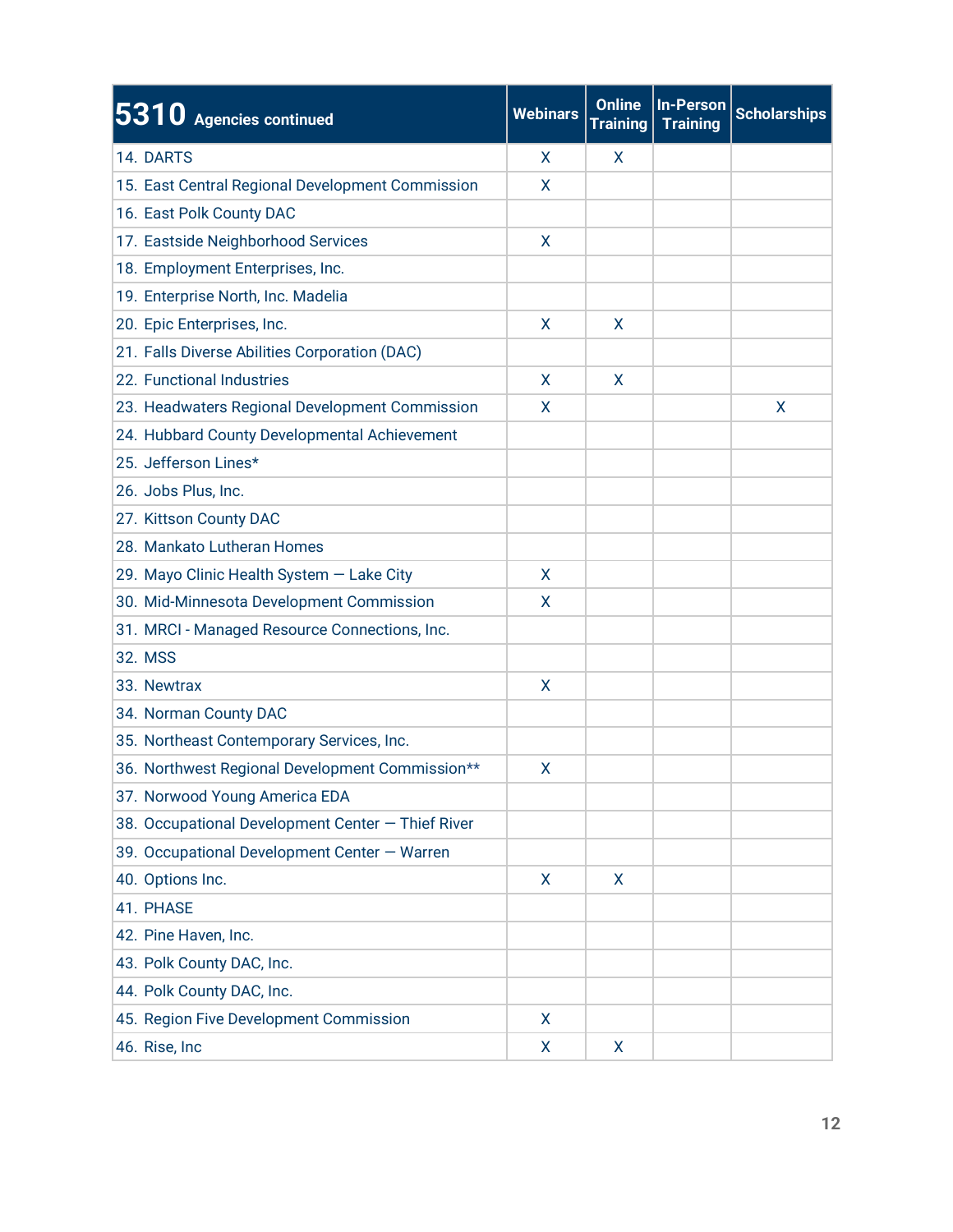| 5310 Agencies continued                        | <b>Webinars</b> | <b>Online</b><br><b>Training</b> | <b>In-Person</b><br><b>Training</b> | <b>Scholarships</b> |
|------------------------------------------------|-----------------|----------------------------------|-------------------------------------|---------------------|
| 47. Rock County Opportunities, Inc.            |                 |                                  |                                     |                     |
| 48. Service Enterprises, Inc. of MN            |                 |                                  |                                     |                     |
| 49. Sibley County DAC                          |                 |                                  |                                     |                     |
| 50. SmartLink Scott/Carver County              | X               | $\mathsf{x}$                     |                                     | X                   |
| 51. Southwestern Minnesota Opportunity Council | X               | X                                |                                     |                     |
| 52. STEP, Inc.                                 |                 |                                  |                                     |                     |
| 53. Swift County DAC                           | X               |                                  |                                     |                     |
| 54. TSE, Inc.                                  |                 | X                                |                                     |                     |
| <b>55. Udac</b>                                |                 |                                  |                                     |                     |
| 56. Volunteers of America MN                   | X               |                                  |                                     |                     |
| 57. WACOSA                                     |                 |                                  |                                     |                     |
| 58. Wadena County DAC                          | X               |                                  |                                     |                     |
| 59. Washington County Community Services       | X               |                                  |                                     |                     |
| 60. West Central Minnesota Communities Action  | X               |                                  |                                     | X                   |
| 61. Winona DAC                                 |                 |                                  |                                     |                     |
| 62. Winona ORC                                 |                 |                                  |                                     |                     |

42% of the 5310s agencies participated in training.

|    | <b>Tribal Transit Agencies</b>                                                | Webinars | <b>Online</b> | <b>Training Training</b> | In-Person Scholarships |
|----|-------------------------------------------------------------------------------|----------|---------------|--------------------------|------------------------|
|    | 1. Fond du Lac Band of Lake Superior Chippewa /<br><b>Fond du Lac Transit</b> | X        | X             |                          |                        |
|    | 2. Leech Lake Band of Ojibwe / Leech Lake<br><b>Transportation Division</b>   |          |               |                          |                        |
| 3. | Red Lake Nation / Red Lake Nation Transit                                     | X        |               |                          |                        |
| 4. | White Earth Nation / White Earth Department of<br><b>Transportation</b>       | X        |               | x                        |                        |
| 5. | Bois Forte Band of Chippewa / Big Woods Transit                               | χ        | χ             |                          |                        |

80% of the Tribal Transit agencies participated in training.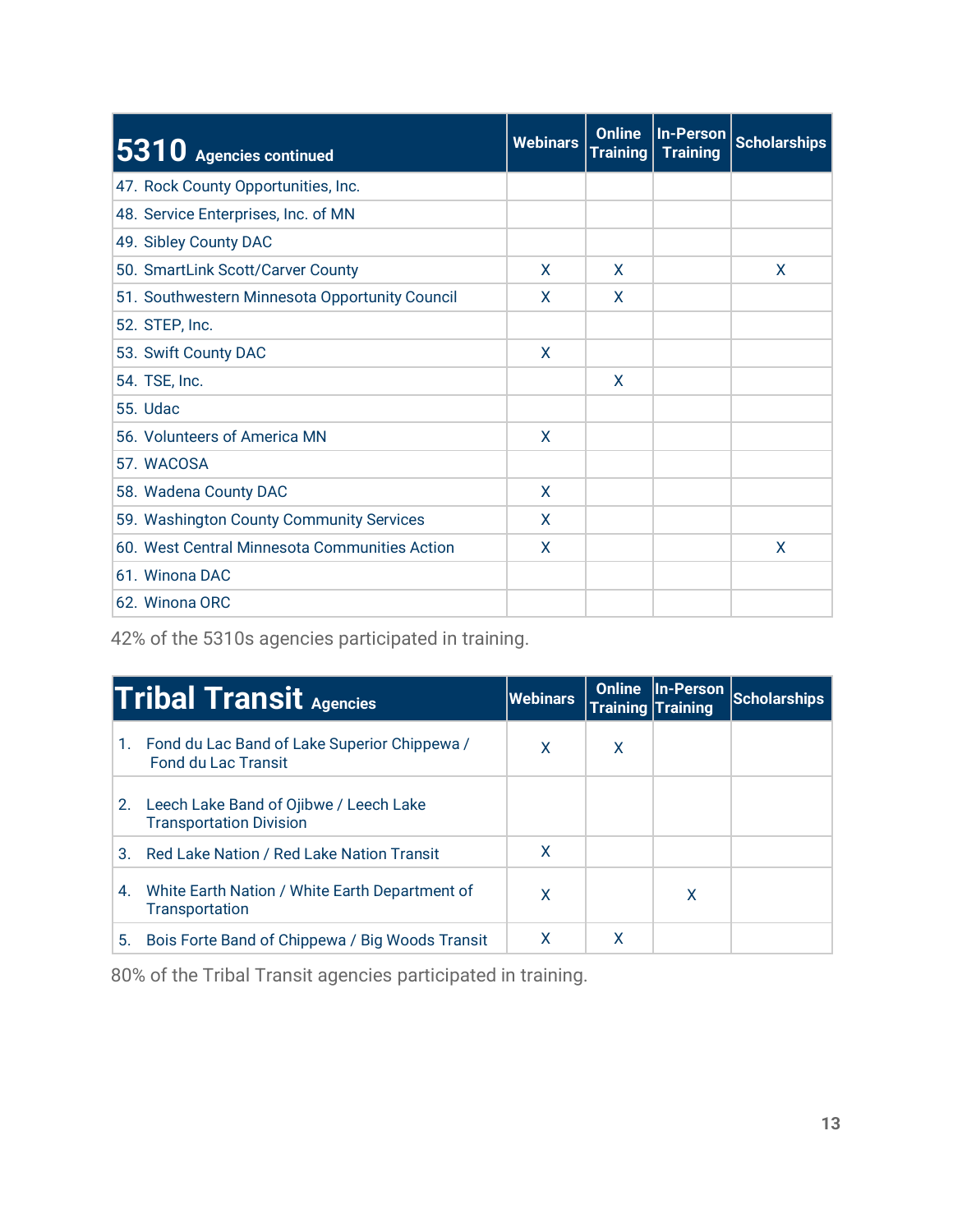| 5311 Agencies                                                    | <b>Webinars</b> | <b>Online</b><br><b>Training</b> | <b>In-Person</b><br><b>Training</b> | <b>Scholarships</b> |
|------------------------------------------------------------------|-----------------|----------------------------------|-------------------------------------|---------------------|
| 1. Arrowhead Transit                                             | X.              | X                                |                                     | X                   |
| 2. Becker County Transit                                         | X               | X                                |                                     |                     |
| <b>Brainerd and Crow Wing Public Transit</b><br>З.               | X               | X                                |                                     |                     |
| <b>Brown County Heartland Express</b><br>4.                      | X               | X                                | X                                   |                     |
| <b>Central Community Transit</b><br>5.                           | X               | X                                |                                     |                     |
| 6. Chisago-Isanti County Heartland Express                       |                 |                                  |                                     |                     |
| 7. Community Transit of United Community Action<br>Program       | X               | X                                |                                     | X                   |
| 8. Fosston Transit                                               |                 |                                  |                                     |                     |
| 9. Hibbing Area Transit                                          | X               |                                  |                                     | X                   |
| 10. Hubbard County Heartland Express                             | X               | X                                |                                     |                     |
| 11. Minnesota River Valley Transit                               | X               |                                  |                                     |                     |
| 12. Morris Transit                                               | X               | X                                |                                     |                     |
| 13. Paul Bunyan Transit                                          | X               | X                                |                                     |                     |
| <b>14. Prairie Five RIDES</b>                                    | X               | X                                |                                     | X                   |
| 15. Prairie Lakes Transit (aka Faribault Martin County)          | X               |                                  |                                     |                     |
| 16. Prairieland Transit (Southwestern MN Opportunity<br>Council) | X               | X                                |                                     |                     |
| 17. Rainbow Rider Transit                                        | X               | X                                |                                     | X                   |
| 18. Rolling Hills Transit/Semcac                                 | X               | X                                |                                     |                     |
| 19. SMART Transit/Cedar Valley Services                          | X               | X                                |                                     |                     |
| 20. Hiawathaland Transit (Three Rivers Community<br>Action)      | X               | X                                |                                     | X                   |
| 21. Timber Trails Public Transit                                 | X               | X                                |                                     | X                   |
| 22. Trailblazer Transit                                          | X               |                                  |                                     |                     |
| 23. Transit Alternatives (Productive Alternatives)               | X               |                                  |                                     | X                   |
| 24. Transit Connection / Tri-CAP                                 | X               | X                                |                                     |                     |
| 25. Tri-Valley Heartland Express                                 | X               |                                  |                                     |                     |
| 26. TRUE Transit                                                 | X               |                                  |                                     |                     |
| 27. Wadena County Friendly Rider Transit                         | X.              | X                                |                                     |                     |
| 28. Watonwan Take Me There                                       | X.              |                                  |                                     |                     |
| 29. Winona Transit Service                                       | X.              | X.                               |                                     |                     |

93% of the 5311agencies participated in training.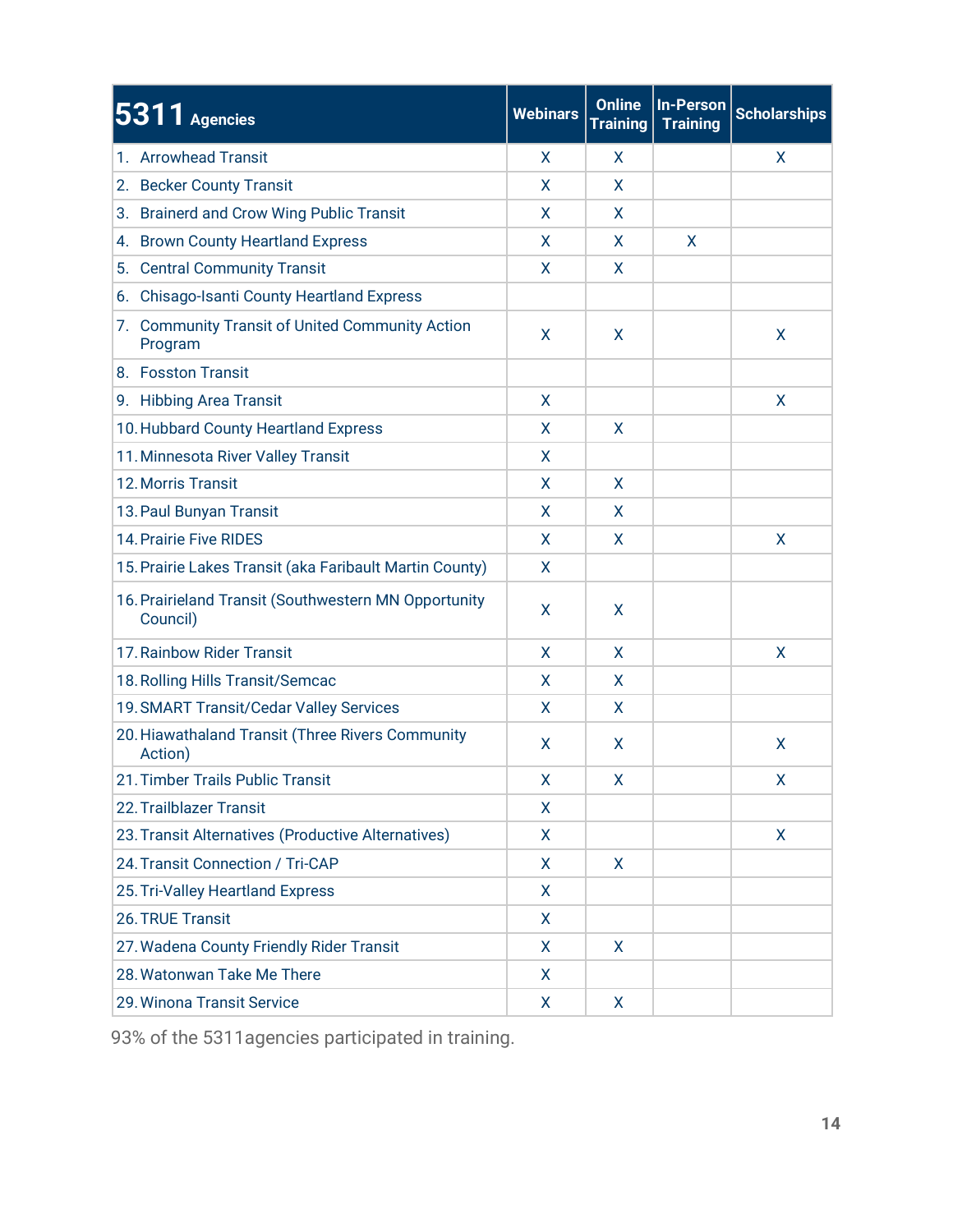### <span id="page-15-0"></span>**Email Newsletters**

During the past year, Minnesota RTAP sent over 60 email newsletters. The average open rate was 26.03%.

The **Monthly Newsletter** notifies agencies of upcoming trainings and RTAP announcements. In October 2020, the quarterly newsletter, a digest of relevant articles and news that was formerly posted as a PDF on the RTAP website, was incorporated into the monthly email newsletter. In January, RTAP made the decision to distribute the monthly newsletter to all contacts in their database, including drivers and other frontline staff. This more than doubled the distribution over the previous year, which ended the year at 302.

The RTAP **Weekly Webinar Digest**, shares webinars available that week from RTAP, FTA, NTI, TRB, the Eno

#### **Monthly Newsletter**

Average Distribution

Sept-Oct: 297 Jan-Aug: 780 **Overall: 673**

Average Open Rate

Sept-Oct: 27.7% Jan-Aug: 26.26 **Overall: 26.58%**

\* The monthly newsletter was not sent in Nov. 20, Dec. 20 and June 21, because the information was covered in the weekly email, or another email was sent in lieu of a newsletter.

Center for Transportation, and more. A digest of FTA announcements was added to the weekly email this year to keep the transit community informed of any key federal news.

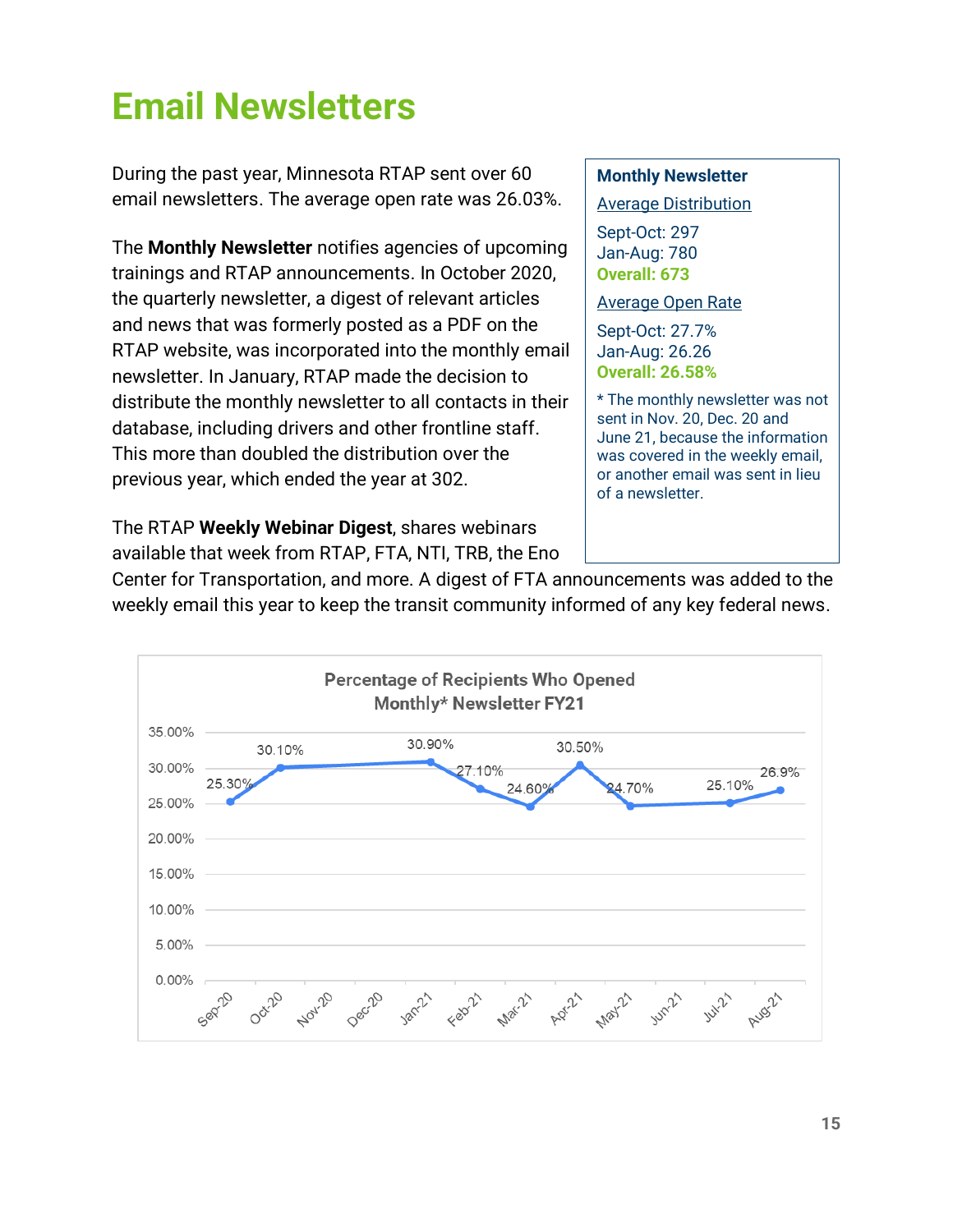### **Monthly Newsletter: Top 10 Links Unique Clicks**

| Link           |                                                                                                                                                                  | <b>Total Clicks</b> | <b>Unique Clicks</b> | <b>Newsletter</b> |
|----------------|------------------------------------------------------------------------------------------------------------------------------------------------------------------|---------------------|----------------------|-------------------|
| $\mathbf{1}$ . | https://www.mnrtap.us/2021-curriculum-survey/<br><b>Curriculum Survey</b>                                                                                        | 107                 | 70                   | $Jan-21$          |
| 2.             | https://www.mnrtap.us/event-listing/spring-workshop-session-<br>1-mndot-otat-leadership-and-first-staff-introduction/<br><b>Webinar Registration</b>             | 87                  | 25                   | Apr-21            |
| 3.             | https://register.gotowebinar.com/register/21278555790567035<br>01 Webinar Registration: Transit Service Planning: Determining<br>the Appropriate Type of Service | 35                  | 21                   | Feb-21            |
| 4.             | https://us02web.zoom.us/meeting/register/tZYvduCprDMuHde<br>JjyCLCB5a-t2T2UDBpKe8                                                                                | 31                  | 21                   | Feb-21            |
| 5.             | https://register.gotowebinar.com/register/39828174543232402<br>04 Webinar Registration: ELDT - What Is It and Why Does It<br><b>Apply to Greater Mn?</b>         | 36                  | 18                   | Oct-21            |
| 6.             | https://us02web.zoom.us/meeting/register/tZYvduCprDMuHde<br>JjyCLCB5a-t2T2UDBpKe8<br><b>Webinar Registration: Disability Etiquette</b>                           | 40                  | 16                   | Mar-21            |
| 7.             | https://register.gotowebinar.com/register/13873569396804430<br>1 Webinar Registration: Transit Service Planning 2                                                | 41                  | 15                   | $Jul-21$          |
| 8.             | https://www.mnrtap.us/event-listing/minnesota-transit-trainers-<br>meet-and-greet/ Webinar Registration                                                          | 22                  | 15                   | Apr-21            |
| 9.             | https://www.mnrtap.us/event-listing/spring-workshop-session-<br>2-mpta-legislative-update/ Webinar Registration                                                  |                     | 14                   | Apr-21            |
|                | 10. https://www.mnrtap.us/event-listing/spring-workshop-session-<br>3-mndot-otat-team-technology-asset-management/<br><b>Webinar Registration</b>                | 36                  | 13                   | Apr-21            |

### **Monthly Newsletter Activity**

| <b>Activity</b> | Open rate | <b>Click rate</b> | <b>Total</b><br>recipients: |
|-----------------|-----------|-------------------|-----------------------------|
| Sep-20          | 25.30%    | 6.40%             | 299                         |
| $Oct-20$        | 30.10%    | 8.60%             | 294                         |
| $Jan-21$        | 30.90%    | 9.90%             | 816                         |
| $Feb-21$        | 27.10%    | 5.00%             | 793                         |
| $Mar-21$        | 24.60%    | 4.10%             | 787                         |
| Apr-21          | 30.50%    | 6.50%             | 781                         |
| $May-21$        | 24.70%    | 4.20%             | 778                         |
| $Jul-21$        | 25.10%    | 4.30%             | 761                         |
| Aug-21          | 26.9%     | 2.90%             | 746                         |

**Weekly Webinar Digest**  Average Distribution: 286 Average Open Rate: 25.48% Average Click Rate: 5%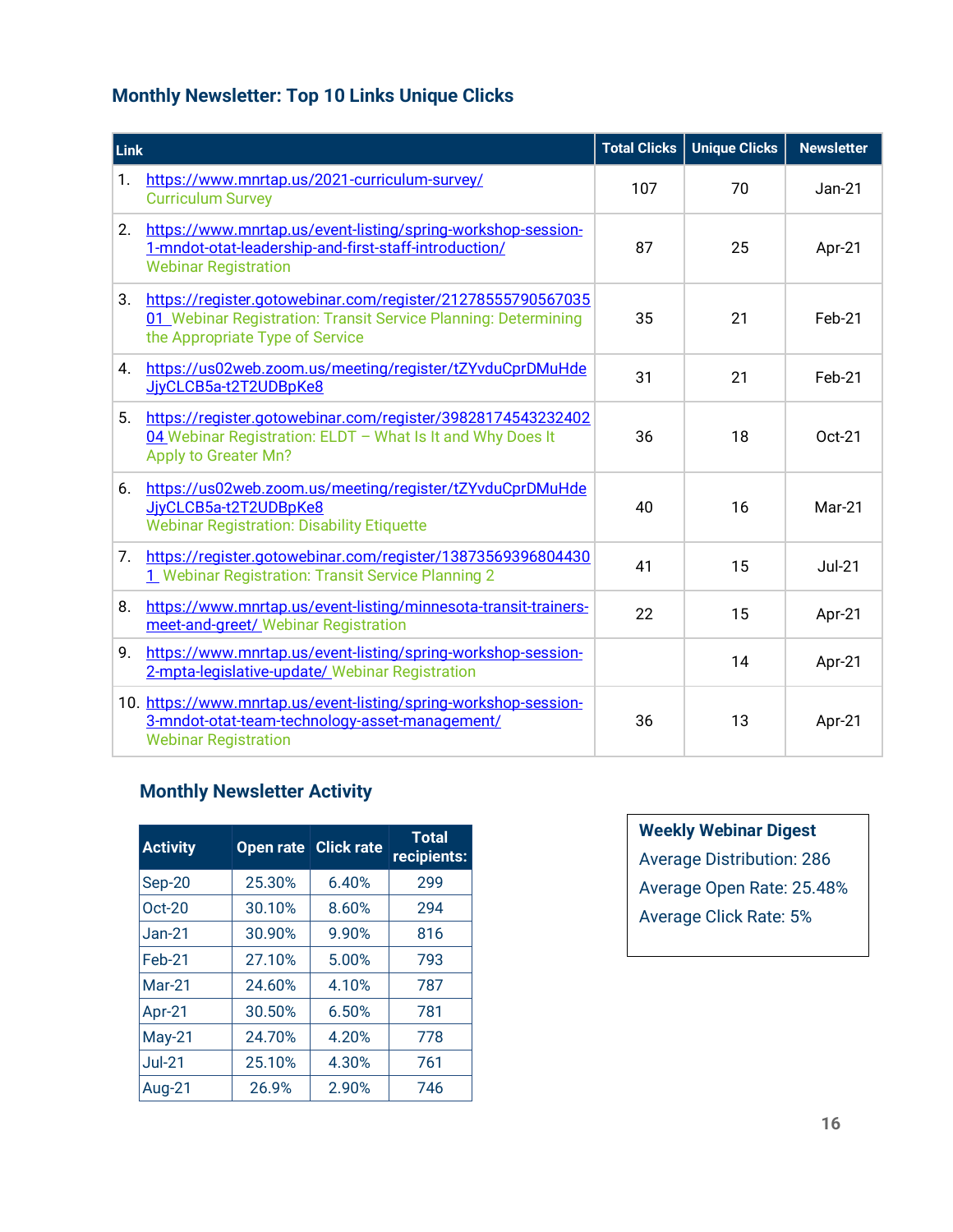### <span id="page-17-0"></span>**Weekly Webinar Digest Activity**

| <b>Date</b> | <b>Open</b><br>Rate | <b>Click</b><br>Rate | <b>Recipients</b> | <b>Date</b> | <b>Open</b><br>Rate | <b>Click</b><br>Rate | <b>Recipients</b> |
|-------------|---------------------|----------------------|-------------------|-------------|---------------------|----------------------|-------------------|
| 8/31/2020   | 20.70%              | 2.40%                | 302               | 3/8/2021    | 28.80%              | 7.60%                | 283               |
| 9/7/2020    | 27.20%              | 2.40%                | 297               | 3/15/2021   | 25.50%              | 4.20%                | 288               |
| 9/14/2020   | 25.80%              | 3.70%                | 296               | 3/22/2021   | 25.50%              | 4.90%                | 288               |
| 9/21/2020   | 24.80%              | 5.40%                | 294               | 3/29/2021   | 27.30%              | 7.30%                | 288               |
| 9/28/2020   | 24.80%              | 3.70%                | 294               | 4/6/2021    | 22.00%              | 4.20%                | 287               |
| 10/6/2020   | 27.30%              | 2.40%                | 294               | 4/12/2021   | 25.20%              | 3.80%                | 287               |
| 10/12/2020  | 26.20%              | 3.10%                | 295               | 4/19/2021   | 26.40%              | 4.60%                | 285               |
| 10/19/2020  | 21.80%              | 2.40%                | 295               | 4/24/2021   | 27.90%              | 5.30%                | 285               |
| 10/27/2020  | 21.60%              | 5.10%                | 295               | 5/3/2021    | 25.40%              | 4.90%                | 285               |
| 11/2/2020   | 24.00%              | 3.10%                | 292               | 5/10/2021   | 23.30%              | 3.20%                | 283               |
| 11/10/2020  | 24.40%              | 2.70%                | 292               | 5/17/2021   | 31.40%              | 8.10%                | 283               |
| 11/16/2020  | 22.70%              | 4.50%                | 292               | 5/24/2021   | 23.90%              | 6.40%                | 281               |
| 11/23/2020  | 21.30%              | 3.40%                | 292               | 5/31/2021   | 25.10%              | 3.90%                | 279               |
| 12/1/2020   | 25.80%              | 5.50%                | 292               | 6/7/2021    | 24.50%              | 7.60%                | 279               |
| 12/7/2020   | 24.70%              | 3.80%                | 292               | 6/14/2021   | 27.30%              | 5.40%                | 280               |
| 12/14/2020  | 25.50%              | 6.20%                | 291               | 6/21/2021   | 27.60%              | 4.30%                | 280               |
| 12/21/2020  | 22.40%              | 5.90%                | 292               | 6/28/2021   | 24.90%              | 2.90%                | 279               |
| 1/4/2021    | 22.80%              | 2.80%                | 291               | 7/5/2021    | 25.40%              | 5.10%                | 277               |
| 1/11/2021   | 30.20%              | 7.90%                | 292               | 7/12/2021   | 24.00%              | 3.60%                | 277               |
| 1/18/2021   | 25.50%              | 4.80%                | 292               | 7/19/2021   | 25.60%              | 4.00%                | 276               |
| 1/25/2021   | 25.30%              | 5.90%                | 290               | 7/26/2021   | 27.20%              | 5.10%                | 274               |
| 2/1/2021    | 25.80%              | 2.10%                | 287               | 8/2/2021    | 27.80%              | 5.20%                | 272               |
| 2/8/2021    | 23.70%              | 5.90%                | 287               | 8/9/2021    | 28.00%              | 8.90%                | 272               |
| 2/15/2021   | 28.30%              | 3.80%                | 287               | 8/16/2021   | 27.10%              | 5.20%                | 272               |
| 2/22/2021   | 29.40%              | 5.60%                | 287               | 8/23/2021   | 25.30%              | 5.90%                | 272               |
| 3/1/2021    | 25.60%              | 5.00%                | 283               | 8/30/2021   | 25.00%              | 6.00%                | 270               |

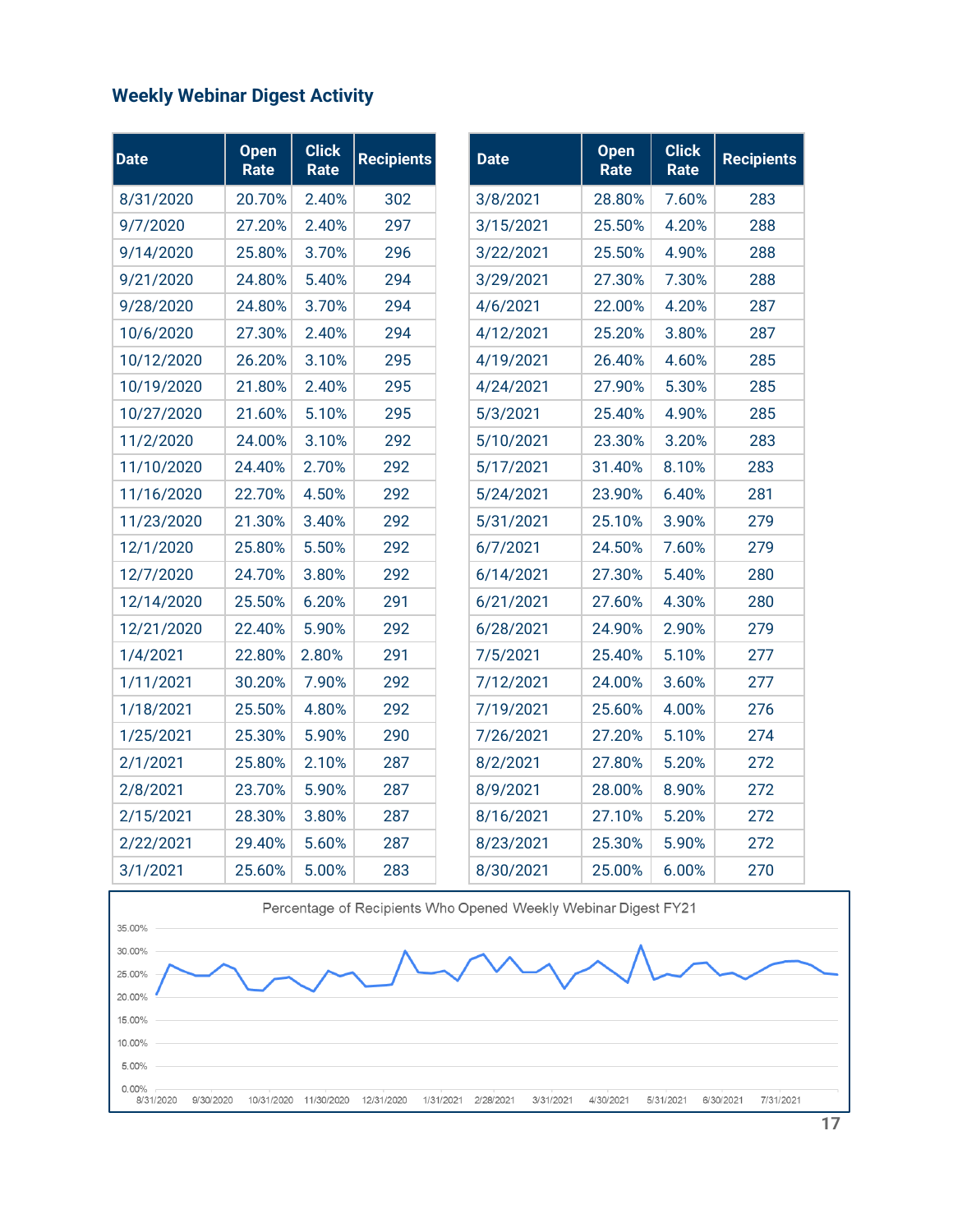# **Scholarship Report 23 \$4,100**

**Scholarships Total Awarded**

Minnesota RTAP funds scholarships for FTA-funded 5310 agencies and Tribal Transit providers. In the State Fiscal Year 2021, RTAP funded scholarships for 5311s and 5307s as funds allowed. The chart below shows scholarships reimbursed during this time period. Future scholarships will be noted in the next annual report.

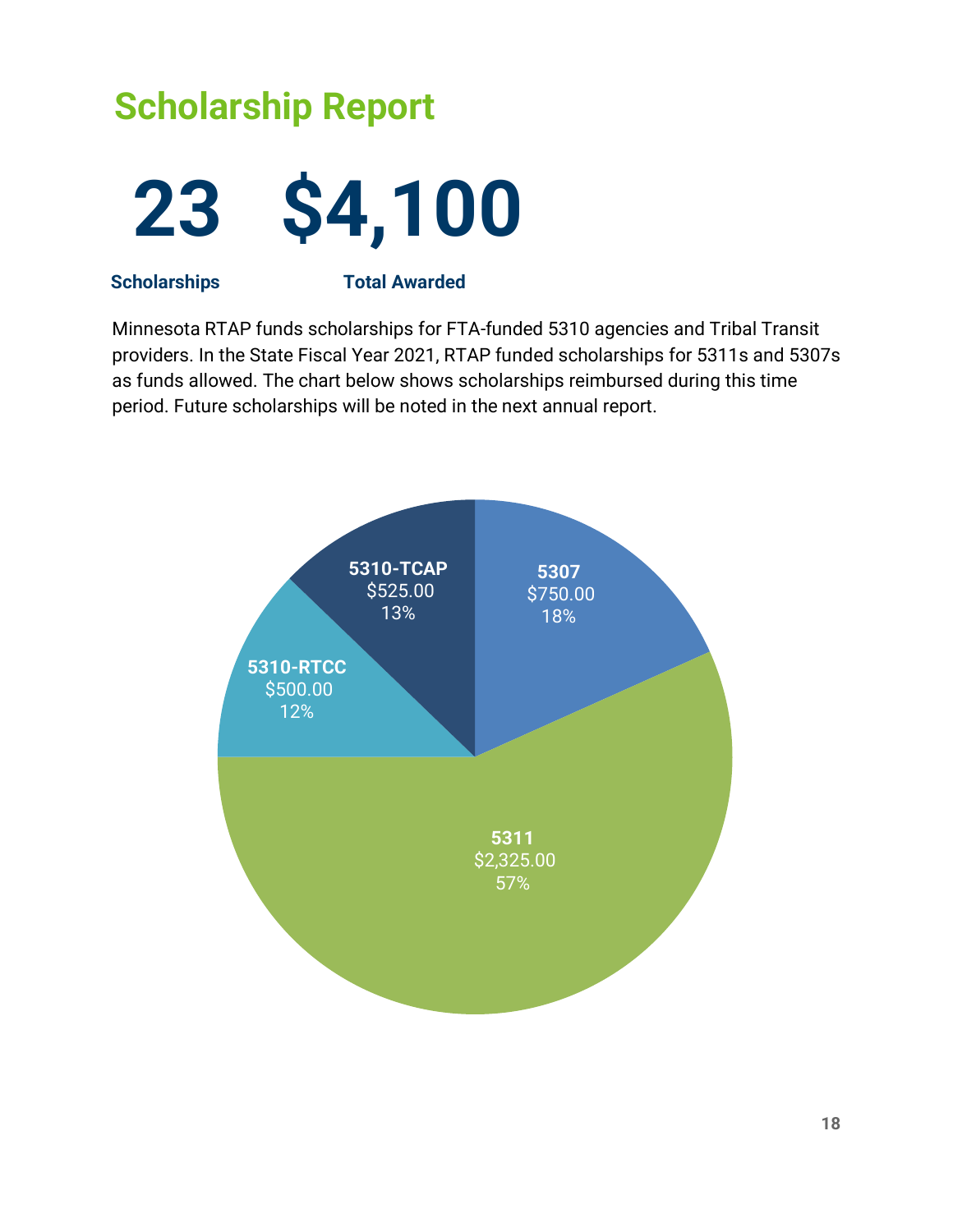### **Scholarship Activity by Type of Agency**

| $5307$ Agencies            | <b>Name</b>          | <b>Scholarship For</b>                   | <b>Requested</b> | <b>Reimbursed</b> |
|----------------------------|----------------------|------------------------------------------|------------------|-------------------|
| <b>St. Cloud Metro Bus</b> | <b>Berta Hartig</b>  | <b>MN Public Transit</b><br>Conference** | \$200            | C                 |
| <b>St. Cloud Metro Bus</b> | Dave Green           | <b>MN Public Transit</b><br>Conference   | \$200            | \$200             |
| <b>St. Cloud Metro Bus</b> | <b>Gary Korneck</b>  | <b>MN Public Transit</b><br>Conference   | \$150            | \$150             |
| <b>St. Cloud Metro Bus</b> | Michael<br>Kedrowski | <b>MN Public Transit</b><br>Conference   | \$200            | \$200             |
| <b>St. Cloud Metro Bus</b> | <b>Shawn Pierce</b>  | <b>MN Public Transit</b><br>Conference   | \$200            | \$200             |

| 5310 Agencies<br><b>Name</b>                                  |                                          | <b>Scholarship For</b>                                      | <b>Requested</b> | <b>Reimbursed</b>   |
|---------------------------------------------------------------|------------------------------------------|-------------------------------------------------------------|------------------|---------------------|
| <b>DARTS</b>                                                  | <b>Melissa Hansen</b>                    | <b>MN/WI Public</b><br><b>Transit Conference</b><br>$-2021$ | \$916.72         | <b>Future Event</b> |
| <b>Headwaters Regional</b><br>Development (RTCC)              | <b>Bryan McCoy</b>                       | <b>MN Public Transit</b><br>Conference                      | \$200            | \$200               |
| <b>East Central Regional</b><br><b>Development Commission</b> | <b>Karen Onan</b>                        | <b>MN Public Transit</b><br>Conference $-2021$              | \$745.10         | <b>Future Event</b> |
| <b>Arrowhead Regional</b><br><b>Development Commission</b>    | <b>Beverly Sidlo-</b><br><b>Tolliver</b> | <b>MN/WI Public</b><br><b>Transit Conference</b><br>$-2021$ | \$295            | <b>Future Event</b> |
| <b>Washington County Community</b><br><b>Services</b>         | Sheila Holbrook-<br>White                | <b>CTAA Conference</b>                                      | \$1,557.84       | <b>Future Event</b> |
| <b>SmartLink Scott/Carver County</b><br>(TCAP)                | <b>Stacy Finlon</b>                      | <b>MN Public Transit</b><br>Conference                      | \$150            | \$150               |
| <b>SmartLink Scott/Carver County</b><br>(TCAP)                | Alan Herrmann                            | <b>MN Public Transit</b><br>Conference                      | \$200            | \$200               |
| <b>SmartLink Scott/Carver County</b><br>(TCAP)                | Alan Herrmann                            | <b>MN/WI Public</b><br><b>Transit Conference</b><br>$-2021$ | \$777.40         | <b>Future Event</b> |
| <b>ConnectAbility of MN</b>                                   | Tammy<br><b>Buttweiler</b>               | <b>MN/WI Public</b><br><b>Transit Conference</b><br>$-2021$ | \$1,192.70       | <b>Future Event</b> |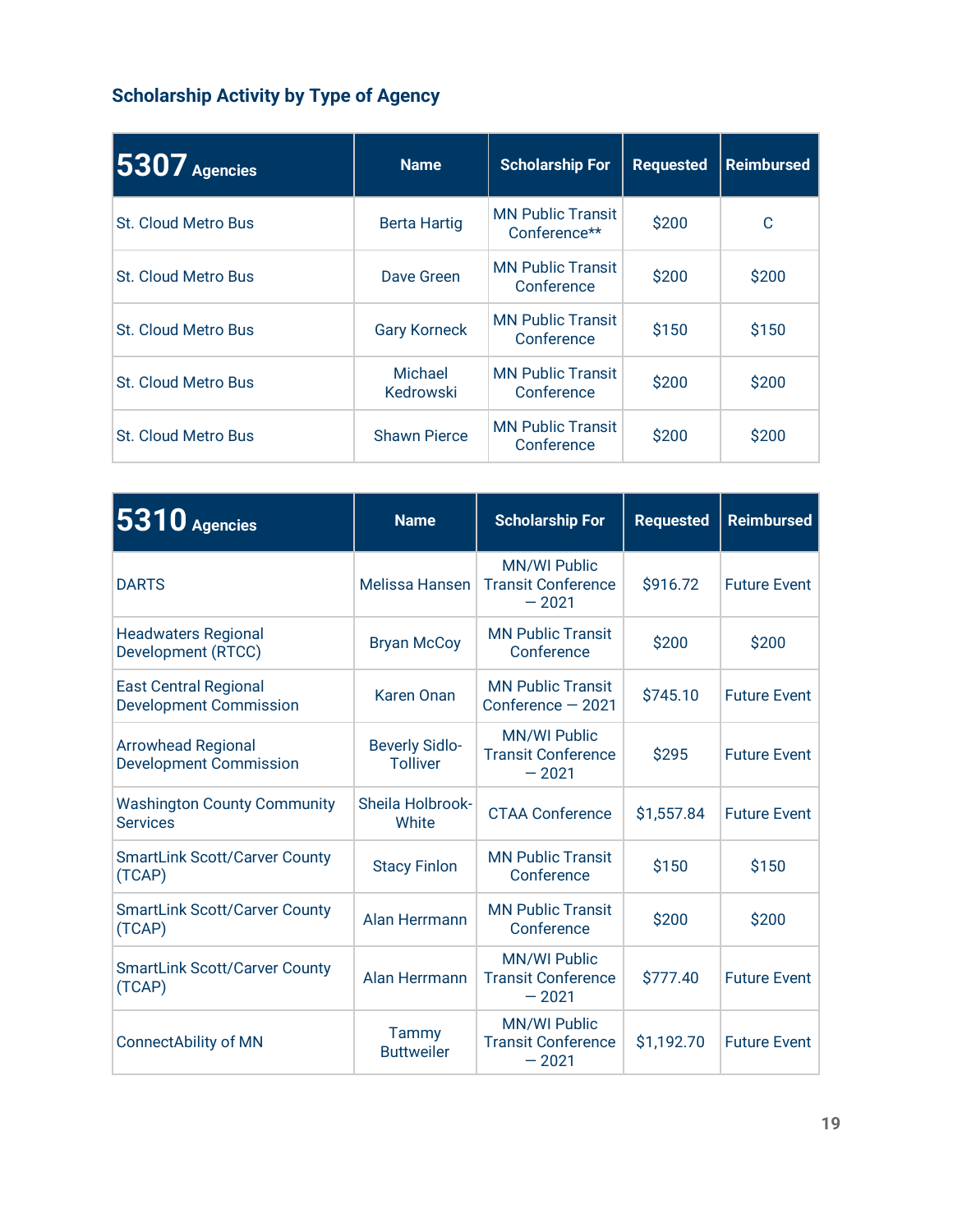| Mid-Minnesota Development<br><b>Commission (RTCC)</b>             | <b>Terry Smith</b>                  | <b>MN/WI Public</b><br><b>Transit Conference</b><br>$-2021$ | \$906.90 | <b>Future Event</b> |
|-------------------------------------------------------------------|-------------------------------------|-------------------------------------------------------------|----------|---------------------|
| West Central Minnesota<br><b>Communities Action (RTCC)</b>        | <b>Marcy Peterson</b>               | <b>MN Public Transit</b><br>Conference                      | \$150    | C                   |
| West Central Minnesota<br><b>Communities Action (RTCC)</b>        | Alissa Smith                        | <b>MN Public Transit</b><br>Conference                      | \$150    | \$150               |
| <b>West Central Minnesota</b><br><b>Communities Action (RTCC)</b> | Alissa Smith                        | <b>Easterseals Travel</b><br><b>Trainer Certification</b>   | \$1,000  | $\ast$              |
| <b>West Central Minnesota</b><br><b>Communities Action (RTCC)</b> | <b>Heather</b><br><b>Molesworth</b> | <b>MN Public Transit</b><br>Conference                      | \$150    | \$150               |
| Anoka County Transit (TCAP)                                       | Mark<br>Schermerhorn                | <b>MN Public Transit</b><br>Conference                      | \$175    | \$175               |
| Anoka County Transit (TCAP)                                       | <b>Mark</b><br>Schermerhorn         | <b>MN/WI Public</b><br><b>Transit Conference</b><br>$-2021$ | \$718.60 | <b>Future Event</b> |

 $+$  = Never applied for reimbursement (missed 30-day window)  $C$  = Cancelled

### <span id="page-20-0"></span>**Scholarship Activity by Type of Agency**

| <b>5311</b> Agencies                                                  | <b>Name</b>             | <b>Scholarship For</b>                                                                       | <b>Requested</b> | <b>Reimbursed</b>   |
|-----------------------------------------------------------------------|-------------------------|----------------------------------------------------------------------------------------------|------------------|---------------------|
| <b>Arrowhead Transit</b>                                              | <b>Brandon Nurmi</b>    | Financial<br>Management for<br><b>Transit Agencies</b>                                       | \$550            | \$550               |
| <b>Arrowhead Transit</b>                                              | <b>Colette Hanson</b>   | Prof. Trans. Grant<br>Devel. & Creating<br>Eff. Policies,<br>Procedures &<br>Doc. Strategies | \$600            | \$600               |
| <b>Community Transit of United</b><br><b>Community Action Program</b> | <b>Bonnie Nielsen</b>   | <b>MN Public Transit</b><br>Conference                                                       | \$200            | \$200               |
| <b>Community Transit of United</b><br><b>Community Action Program</b> | <b>David Maguire</b>    | <b>MN Public Transit</b><br>Conference                                                       | \$175            | \$175               |
| <b>Community Transit of United</b><br>Community Action Program*       | <b>Shelly Pflaum</b>    | MN /WI Public<br><b>Transit</b><br>Conference 2021                                           | \$855            | <b>Future Event</b> |
| <b>Community Transit of United</b><br><b>Community Action Program</b> | <b>Shelly Pflaum</b>    | <b>MN Public Transit</b><br>Conference                                                       | \$200            | \$200               |
| <b>Hiawathaland Transit (Three</b><br><b>Rivers Community Action)</b> | <b>Tracy Borgschatz</b> | <b>MN Public Transit</b><br>Conference                                                       | \$200            | C                   |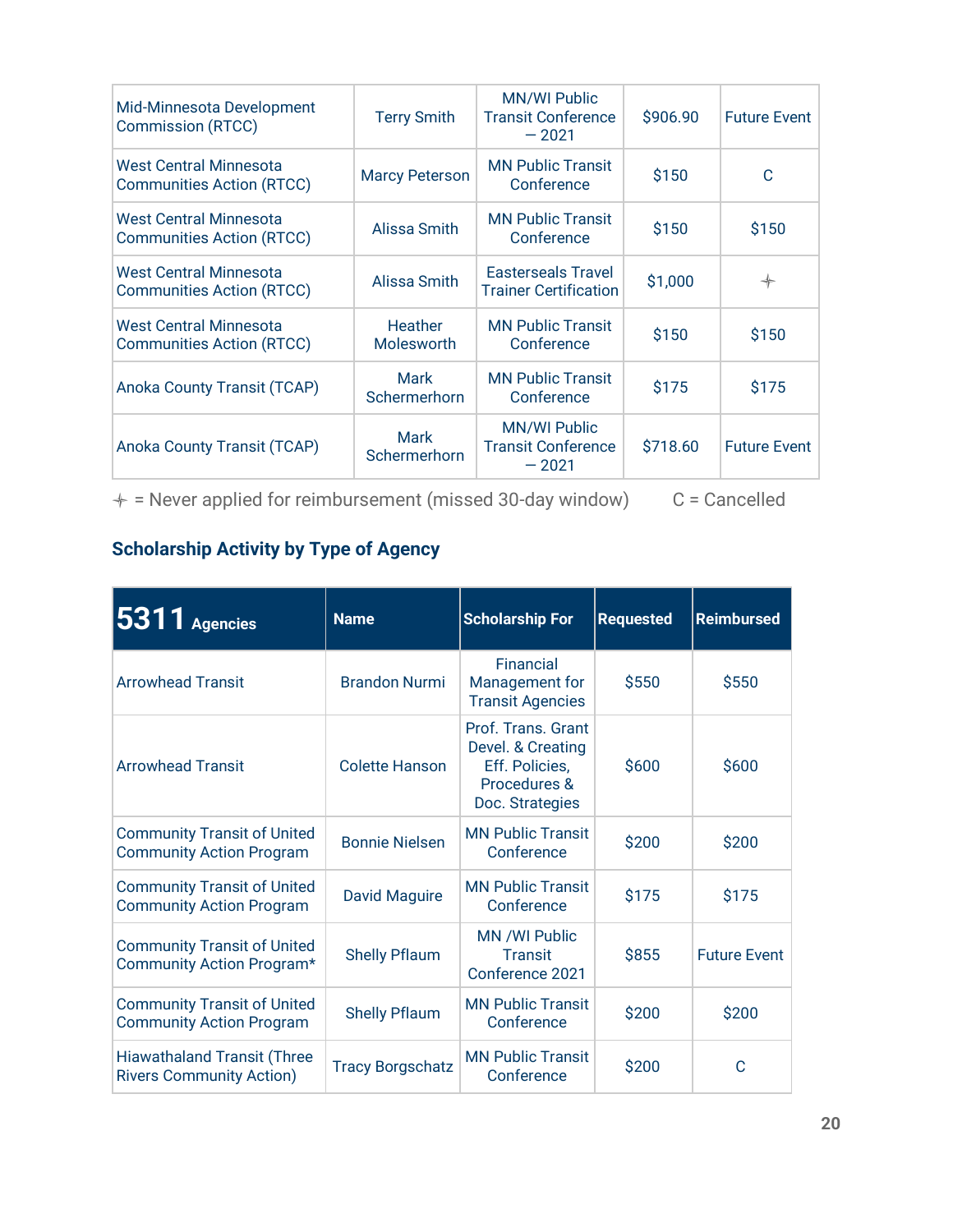| <b>Hiawathaland Transit (Three</b><br><b>Rivers Community Action)</b> | <b>Robert Cooper</b>   | <b>MN Public Transit</b><br>Conference                                    | \$200      | C                   |
|-----------------------------------------------------------------------|------------------------|---------------------------------------------------------------------------|------------|---------------------|
| <b>Hibbing Area Transit</b>                                           | Sheena Mulner          | <b>MN Public Transit</b><br>Conference                                    | \$200      | \$200               |
| <b>Prairie Five RIDES</b>                                             | <b>Emily Castaneda</b> | <b>Grant Writing</b><br><b>Readiness: Build</b><br>You Team's<br>Capacity | \$360      | C                   |
| <b>Prairie Five RIDES</b>                                             | Emily Castaneda*       | MN /WI Public<br><b>Transit</b><br>Conference 2021                        | \$1,477.43 | <b>Future Event</b> |
| <b>Rainbow Rider Transit</b>                                          | <b>Brenda Brittin</b>  | <b>MN Public Transit</b><br>Conference                                    | \$200      | \$200               |
| <b>Transit Alternatives</b><br>(Productive Alternatives)              | Daryn Toso             | <b>MN Public Transit</b><br>Conference                                    | \$200      | \$200               |

### C = Cancelled

\*These individuals work with the RTCC within a 5311 agency, so this could be counted as a 5310 and 5311.

\*\*All RTAP scholarships for the 2020 MN Public Transit Conference were for remote attendance.

| <b>Tribal Transit</b><br><b>Agencies</b>           | <b>Name</b>         | <b>Scholarship For</b> | <b>Requested</b> | Reimbursed          |
|----------------------------------------------------|---------------------|------------------------|------------------|---------------------|
| Bois Forte Band of Chippewa<br>/ Big Woods Transit | Jennie Rowland      | <b>CTAA Conference</b> | \$2,797.08       | <b>Future Event</b> |
| Bois Forte Band of Chippewa<br>/ Big Woods Transit | <b>Toni Wakemup</b> | <b>CTAA Conference</b> | \$2,453.00       | <b>Future Event</b> |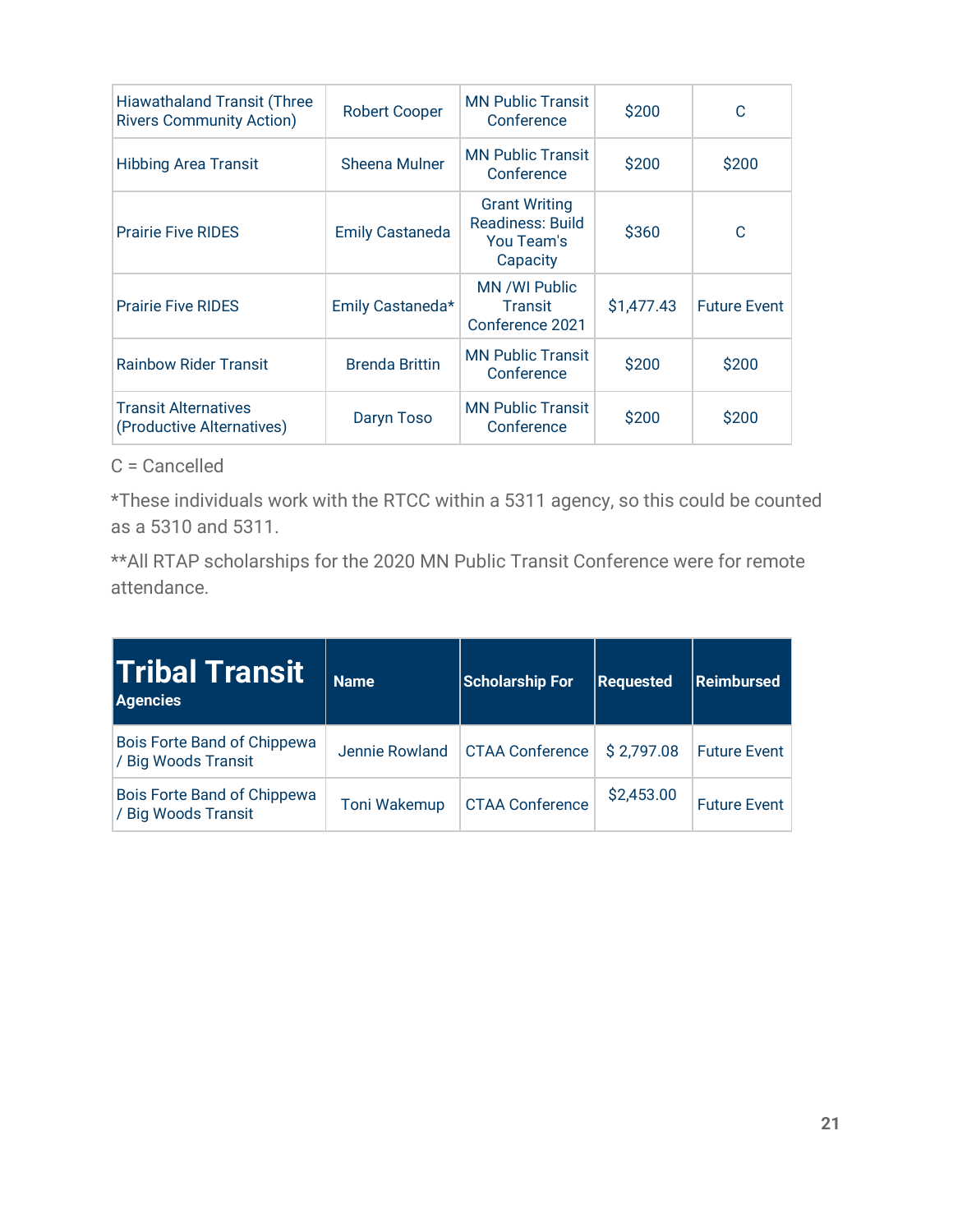### **Website Analytics**



**20k 1,775**

**Pageviews Users**

#### **Definitions**

**Bounce Rate:** The percentage of single-page sessions in which there was no interaction with the page. A bounced session has a duration of 0 seconds.

**Landing Page:** Pages through which visitors enter the site

**New Users:** The number of firsttime users during the selected date range.

**Pageviews:** The total number of pages viewed. If a user revisits this page, each visit is counted as a pageview.

**Sessions:** A session is the period time a user is actively engaged with the website. All usage data (page views, time spent on page, etc.) is associated with a session.

**User:** A single person logged in to a single device (each device used will register as a different user)

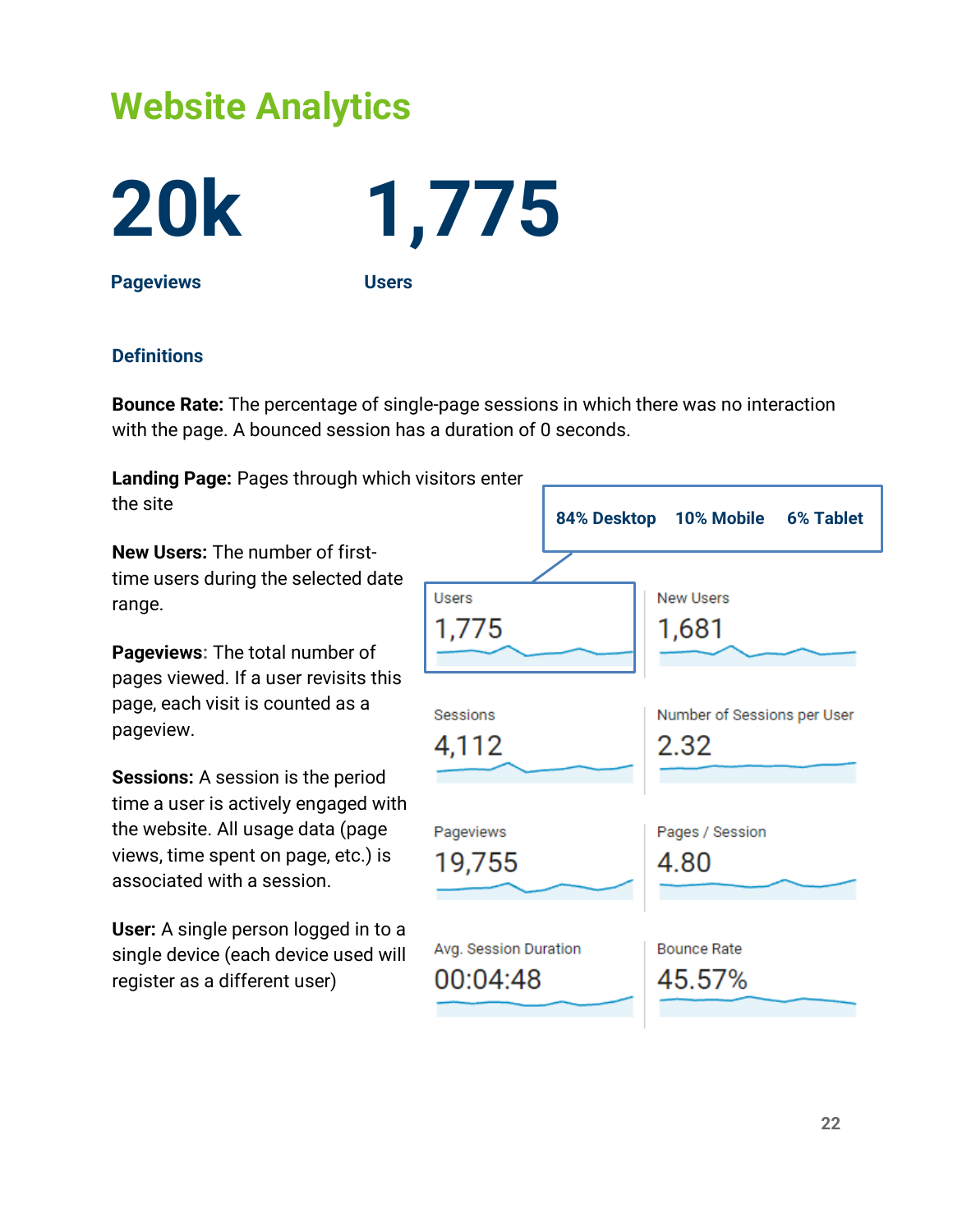#### **Minnesota RTAP Website (mnrtap.us): Top 10 Pages Viewed**

| Page                                                             | <b>Pageviews</b> | <b>Unique Pageviews</b> | <b>Avg. Time on Page</b> |
|------------------------------------------------------------------|------------------|-------------------------|--------------------------|
| www.mnrtap.us/<br>1.                                             | 3,403            | 2,048                   | 00:01:21                 |
| www.mnrtap.us/login/<br>2.                                       | 2,514            | 1,096                   | 00:00:52                 |
| 3.<br>www.mnrtap.us/training-catalog/                            | 1,051            | 393                     | 00:00:54                 |
| 4.<br>www.mnrtap.us/li/dashboard/<br>Administrative landing page | 988              | 278                     | 00:00:37                 |
| 5.<br>www.mnrtap.us/calendar-of-events/                          | 866              | 474                     | 00:01:33                 |
| www.mnrtap.us/complete-registration/<br>6.                       | 767              | 282                     | 00:00:48                 |
| 7.<br>www.mnrtap.us/resources/                                   | 606              | 456                     | 00:04:31                 |
| 8.<br>www.mnrtap.us/thank-you/                                   | 422              | 150                     | 00:00:48                 |
| 9.<br>www.mnrtap.us/li/scholarship-status/                       | 416              | 76                      | 00:01:18                 |
| 10. www.mnrtap.us/user-registration/                             | 388              | 193                     | 00:01:50                 |

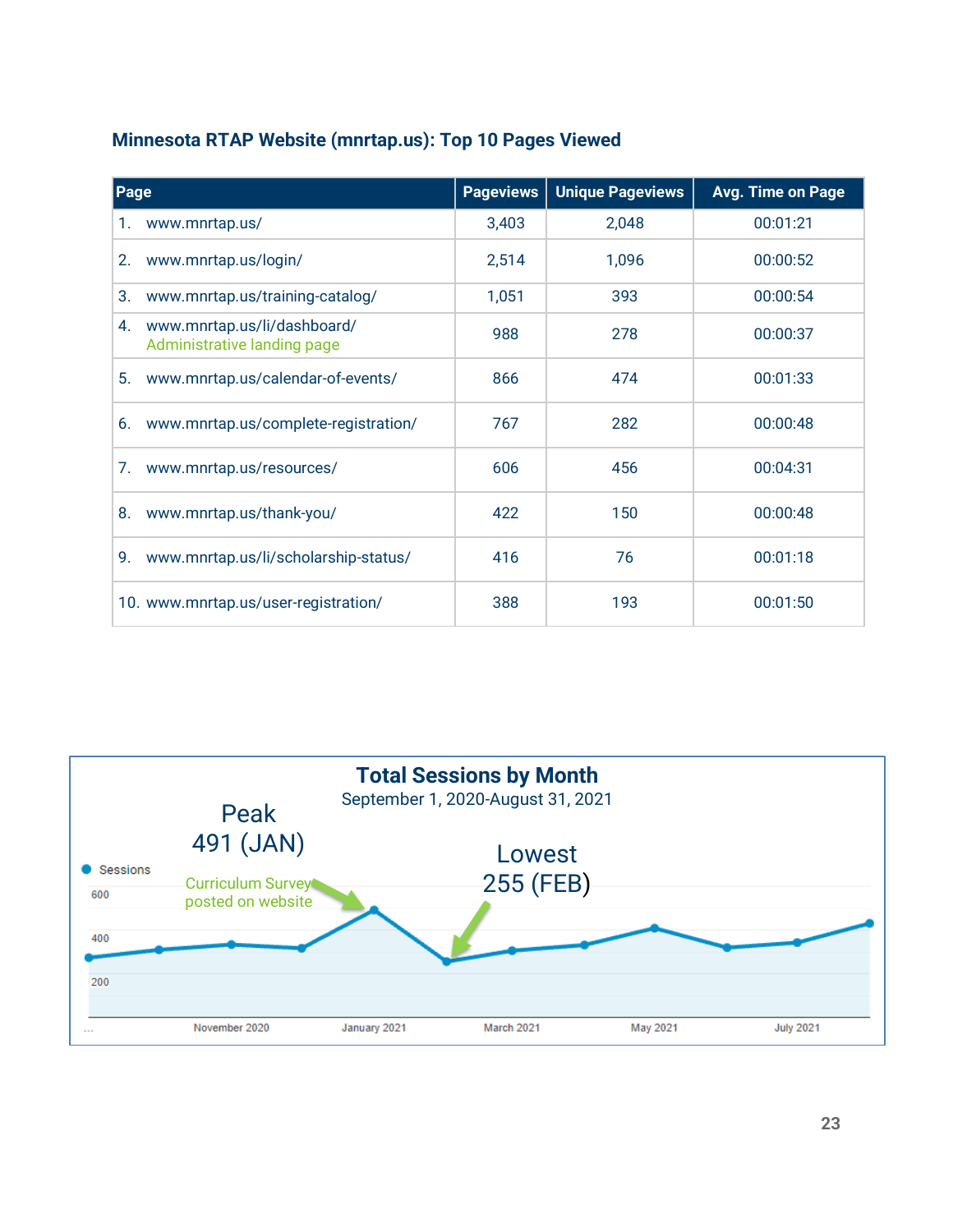### **Minnesota RTAP Website (mnrtap.us): Top 10 Landing Pages**

| Page                                                                       |  | <b>Sessions</b> | % New<br><b>Sessions</b> | <b>New</b><br><b>Users</b> | <b>Bounce</b><br>Rate | Pages/<br><b>Session</b> | Avg<br><b>Session</b> |
|----------------------------------------------------------------------------|--|-----------------|--------------------------|----------------------------|-----------------------|--------------------------|-----------------------|
| 1.<br>www.mnrtap.us/                                                       |  | 1,530           | 38.89%                   | 595                        | 42.22%                | 5.18                     | 00:05:16              |
| www.mnrtap.us/login/<br>2.                                                 |  | 467             | 39.83%                   | 186                        | 24.20%                | 8.85                     | 00:07:19              |
| www.mnrtap.us/resources/<br>3.                                             |  | 322             | 2.80%                    | 9                          | 73.91%                | 1.77                     | 00:04:05              |
| www.mnrtap.us/2021-<br>4.<br>curriculum-survey/                            |  | 192             | 61.46%                   | 118                        | 47.40%                | 1.81                     | 00:03:25              |
| www.mnrtap.us/master-list-of-<br>5.<br>all-upcoming-webinars/              |  | 121             | 42.15%                   | 51                         | 61.98%                | 2.64                     | 00:03:00              |
| www.mnrtap.us/calendar-of-<br>6.<br>events/                                |  | 103             | 28.16%                   | 29                         | 44.66%                | 4.92                     | 00:05:09              |
| www.mnrtap.us/webinars/<br>7.                                              |  | 90              | 46.67%                   | 42                         | 36.67%                | 3.40                     | 00:02:27              |
| 8.<br>www.mnrtap.us/li/workflow-<br>inbox/<br>New account approval page    |  | 78              | 43.59%                   | 34                         | 33.33%                | 5.18                     | 00:04:37              |
| 9.<br>www.mnrtap.us/procurement-<br>survey/                                |  | 55              | 47.27%                   | 26                         | 56.36%                | 1.60                     | 00:02:00              |
| 10. www.mnrtap.us/event-<br>listing/3003-2020-6/<br>PASS registration page |  | 51              | 70.59%                   | 36                         | 49.02%                | 5.24                     | 00:03:23              |

New Visitor Returning Visitor